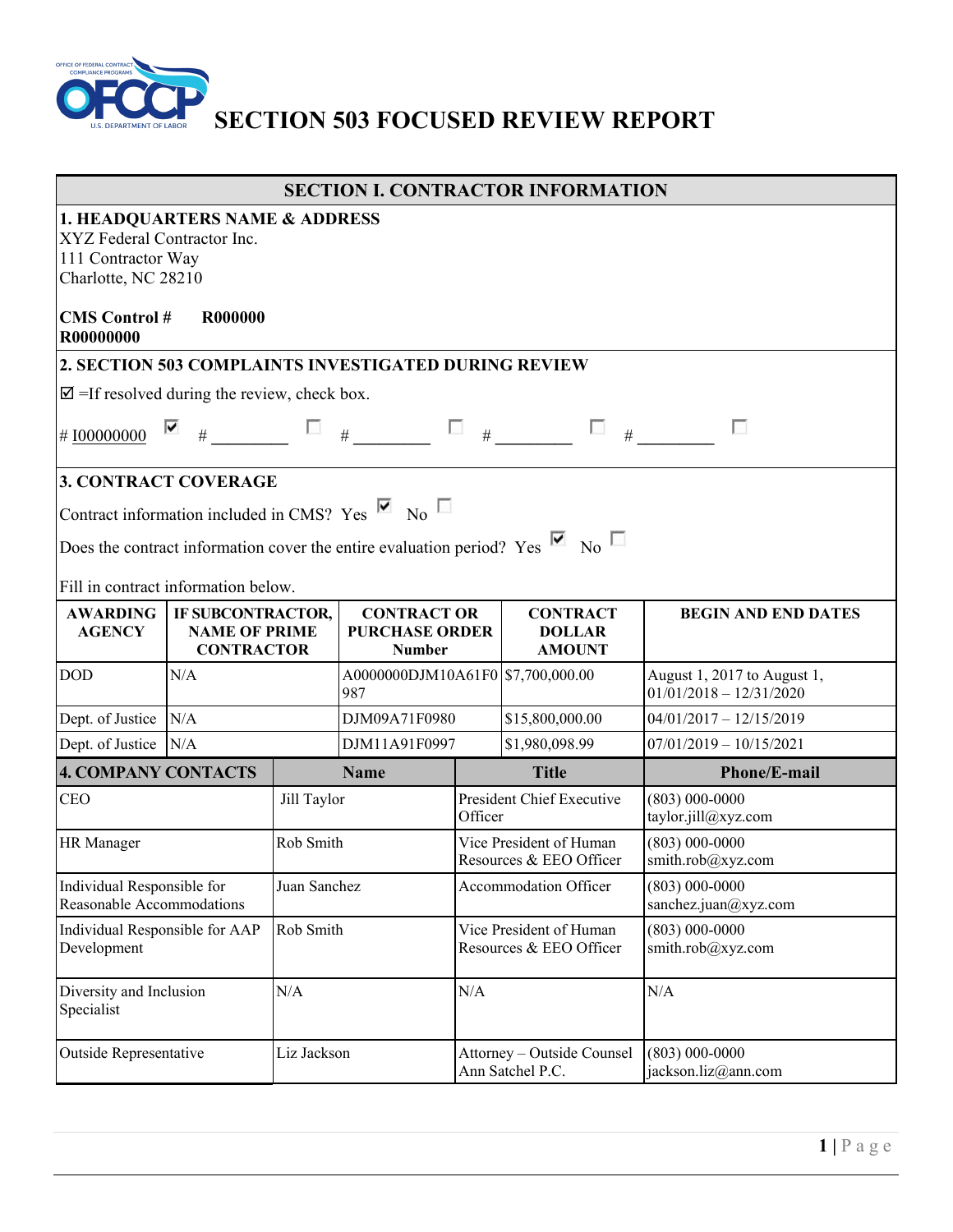## **SECTION I. CONTRACTOR INFORMATION**

|                     | 5. BACKGROUND INFORMATION (Gathered during the desk audit and updated if needed during the onsite portion |  |
|---------------------|-----------------------------------------------------------------------------------------------------------|--|
| of the evaluation.) |                                                                                                           |  |

- a. Type of Industry: Defense contractor Commercial Banking Specific Facility Function: Contractor is a commercial banking organization, serving a broad range of consumer, commercial, corporate and institutional clients. ABC Federal Contractor's primary businesses include deposit, credit, trust and investment services. Through various subsidiaries, the company provides credit cards, mortgage banking, insurance, and brokerage and capital markets. The Branch FAAP covers North and South Carolina retail bank branch locations and other employees at in-person client service sites.
- b. Number of Establishments Reporting to Headquarters: 035 (Branches)
- c. Is there a diversity and inclusion committee? No.
- d. Is there a reasonable accommodation policy? No Yes. See File Folder 7, Tab 7-A, Tab Reasonable Accommodation.

| 6. Is the headquarters part of a FAAP? Yes          |                              |                              |                                                |                   | ⊽<br>No $\square$                            |                               |
|-----------------------------------------------------|------------------------------|------------------------------|------------------------------------------------|-------------------|----------------------------------------------|-------------------------------|
| Date Scheduling<br>Letter Received<br>by Contractor | AAP Year                     | Prior Year Data<br>Period    | Current Year Data<br>Period<br>(if applicable) | Union             | If unionized,<br>% of unionized<br>workforce | <b>NAICS</b>                  |
| 9/30/2019                                           | $01/01/2019 -$<br>12/31/2019 | $01/01/2018 -$<br>12/31/2018 | $01/01/19 - 06/30/19$                          | $Y \Box / N \Box$ | $\%$ N/A                                     | 1111111152211<br>$\mathbf{0}$ |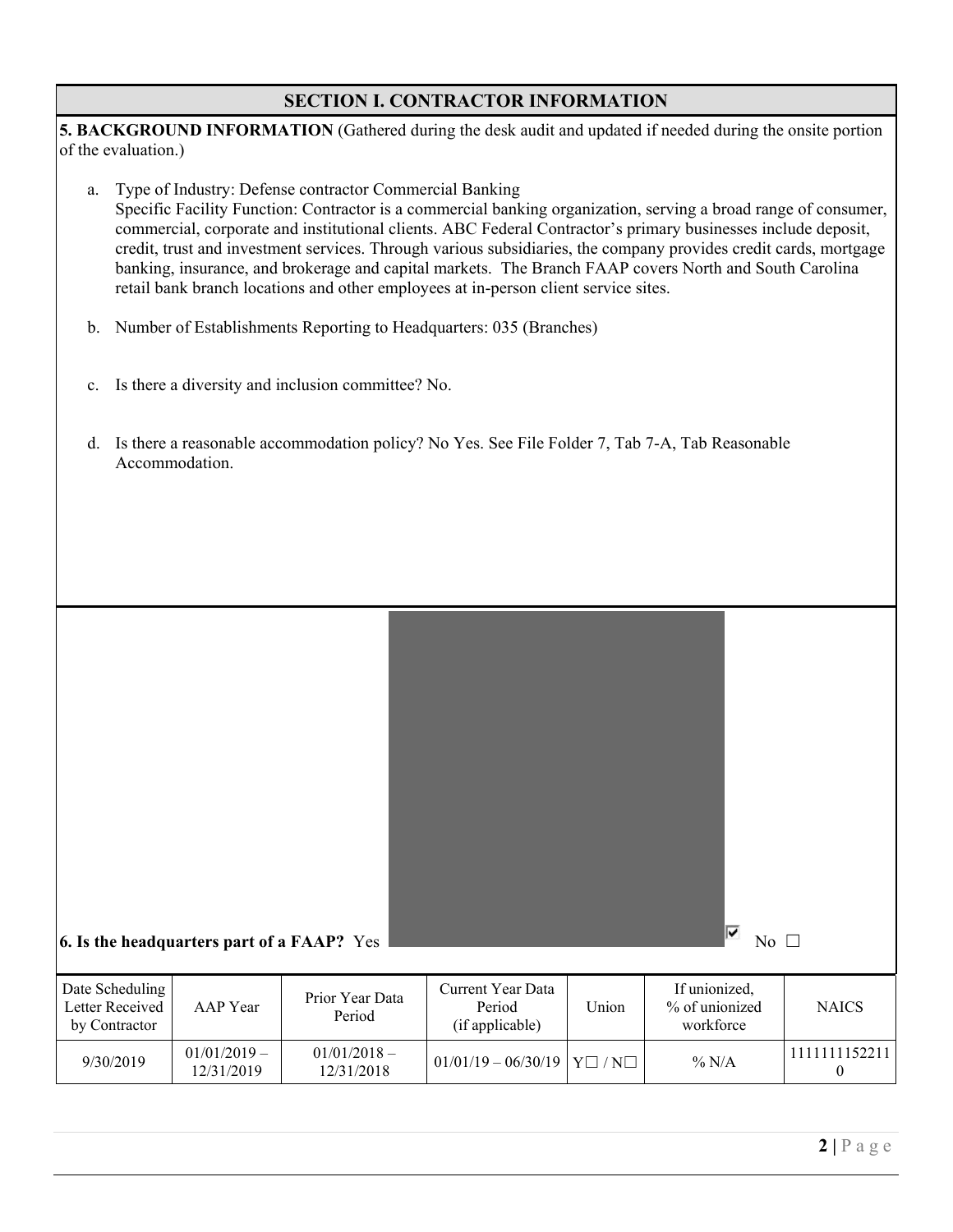|                                   |                                                                   |                     |                              |                                                       |                                  |            | <b>SECTION I. CONTRACTOR INFORMATION</b> |                                   |                                             |
|-----------------------------------|-------------------------------------------------------------------|---------------------|------------------------------|-------------------------------------------------------|----------------------------------|------------|------------------------------------------|-----------------------------------|---------------------------------------------|
|                                   | 7. Geographic Area: SMSA 1520 - Charlotte-Gastonia-Concord, NC-SC |                     |                              |                                                       |                                  |            |                                          |                                   |                                             |
| % Female<br>47.6%                 |                                                                   | % Minority<br>35.8% | 8                            | % Protected Veterans<br>$N/A - 503$ Focused<br>Review |                                  | 5<br>4.87% | % Individuals with<br>Disabilities       |                                   |                                             |
|                                   | 8. Contractor's Employment Data                                   |                     |                              |                                                       |                                  |            |                                          |                                   |                                             |
| Total #<br>Employees<br>1,601,000 | Total #<br>Female<br>60500                                        |                     | Total #<br>Minority<br>40500 | Total #<br><b>Black</b><br>10300                      | Total #<br>Asian/PI<br>10<br>100 |            | Total #<br>Hispanic<br>10<br>100         | Total #<br>AmInd/<br>AlNat<br>100 | Total # Ind. with Disabilities<br>10<br>100 |
|                                   | % Female<br>38<br>50%                                             |                     | % Minority<br>25<br>50%      | % Black<br>6<br>30%                                   | $%$ Asian/PI<br>6<br>10%         |            | % Hispanic<br>6<br>10%                   | $\%$ AmInd/<br>AlNat<br>60%       | % Ind. with Disabilities<br>6<br>10%        |
|                                   |                                                                   |                     |                              |                                                       |                                  |            |                                          |                                   |                                             |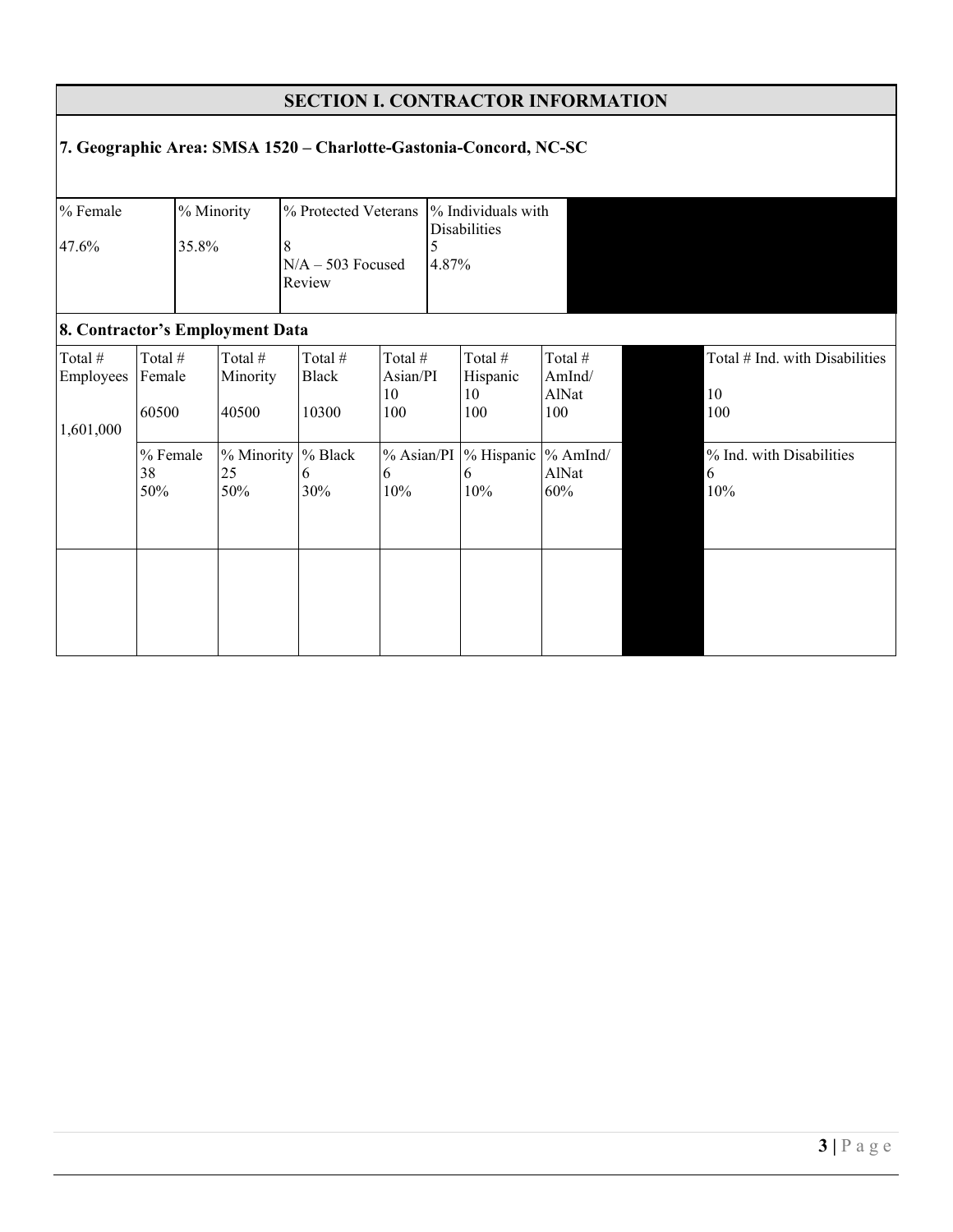# **SECTION II. CASE SUMMARY AND RECOMMENDATIONS**

Summarize the results of the focused review addressing the points listed below.

Address each of the sections below.

Contractor Compliance: Provide an assessment and recommendations regarding the contractor's compliance with section 503 of the Rehabilitation Act requirements. Address if there are findings of violation of the equal opportunity clause (discrimination including failure to provide reasonable accommodation) or any of the affirmative action requirements (Subpart C: Affirmative Action Program). List each of the findings, a brief description of the supporting facts and evidence and the recommended resolution.

Best Practices: Provide an assessment of best practices identified during the review that enhance or improve employment opportunities for individuals with disabilities. List the best practice. Provide a description of the activity and its results.

Conciliation Efforts: As applicable, briefly describe conciliation efforts. If there is no finding of a violation, and a closure letter is to be issued, provide a brief description of the basis for this action. Be sure to indicate all document(s) to be issued to the contractor (e.g., Predetermination Notice, Notice of Violation, Show Cause Notice, Conciliation Agreement or closure letter).

#### **A. Summary of Interviews and Onsite Inspection:**

1. Results of interviews with Company Officials (Recruiters, Managers, Reasonable Accommodations Manager, ADA Committee, etc.)

Test Narrative.

2. Results of Employee interviews including individuals who requested reasonable accommodations.

Test Narrative.

3. Results of facility inspection.

Test

Narrative.

#### **B. Contractor Compliance:**

1. Equal Opportunity Clause (41 CFR 60-741.5):

Test Narrative.

2. Affirmative Action Requirements (41 CFR 60-741.40 through -741.45):

Test Narrative.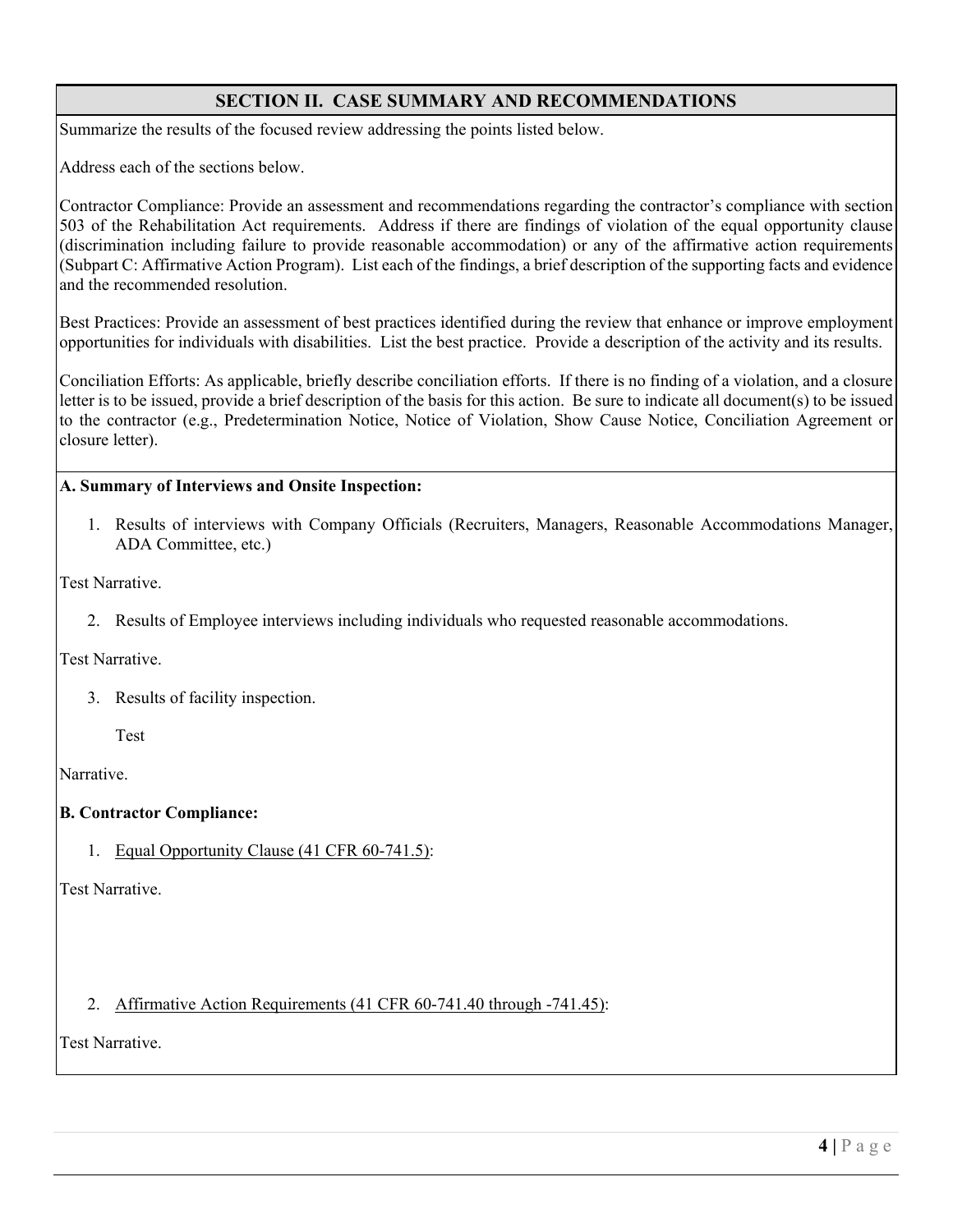# **SECTION II. CASE SUMMARY AND RECOMMENDATIONS**

3. Best Practices:

Test Narrative.

# 4. Conciliation Efforts:

Test Narrative.

|                  | <b>COMPLIANCE OFFICER</b> | ASSISTANT DISTRICT | <b>DISTRICT</b>   |
|------------------|---------------------------|--------------------|-------------------|
|                  |                           | <b>DIRECTOR</b>    | DIRECTOR/REGIONAL |
|                  |                           |                    | <b>DIRECTOR</b>   |
| <b>SIGNATURE</b> | <b>KENDRICK SNOW</b>      | <b>LISA BRAVO</b>  | <b>JIM LEE</b>    |
| <b>DATE</b>      | 01/03/2020                | 01/03/2020         | 01/03/2020        |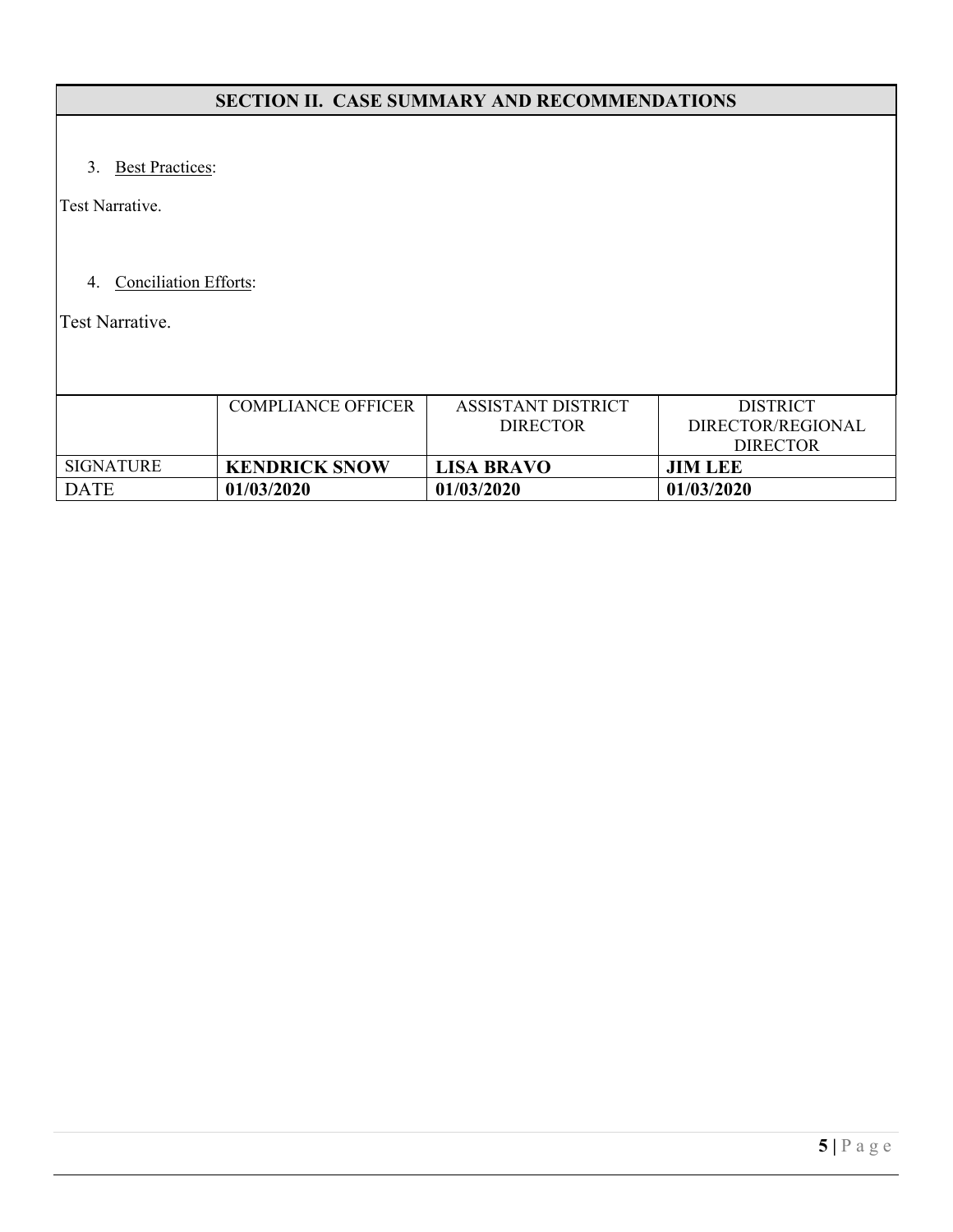# **SECTION III. PREPARATION**

Address the contractor's past performance related to Section 503 with OFCCP, any current complaints with EEOC or other DOL agencies and any collaboration with ODEP or State Vocational Rehabilitation organizations during the focused review

**1. Past Problems.** If there were no prior OFCCP compliance reviews or investigations of the contractor, check here and go on to item 2 below.  $(x)$ 

#### **a. Past Problems? Yes / No List the previous violations, identify if it was the result of a compliance evaluation or compliant investigation, the closure date of the evaluation or investigation and how the violations were resolved.**

Test

Narrative.

**b. Recurrence? Yes / No Explain if yes.**

No

**2. Known Complaints or Enforcement Proceedings.** If there are no complaints filed or pending with other agencies, e.g., EEOC, WHD or OSHA, and no new or ongoing enforcement proceedings by any of these agencies, check here and go on to the next page. (x)

If there are complaints or enforcement proceedings, for each one, list the agency involved, the basis, issue, current status and the area of the contractor's workforce it appears to concern. Add additional sheets as an attachment to the Focused Review Report, if needed. If at any point in the review, you determine there is a related potential problem not investigated in the complaints or enforcement proceedings, complete part (b) below.

#### **a. List Known Complaints or Enforcement Proceedings.**

|         |              | -      |               |                                                  |
|---------|--------------|--------|---------------|--------------------------------------------------|
| Agency  | <b>Basis</b> | Issue  | <b>Status</b> | <b>Job Group or Department</b><br>(if available) |
| EEOCN/A | Race         | Hiring | Closed        | Technicians                                      |
|         |              |        |               |                                                  |

**b. Related Problem Not Investigated in the Known Complaint or Enforcement Proceedings? Yes/No Explain if yes.** 

**No. Narrative.** 

**3. Explain any collaboration with other agencies, e.g., if you reach out to the State Vocational Rehabilitation office for assistance, or refer the contractor to the Job Accommodation Network (JAN) for assistance with reasonable accommodation information during the review. In your description, list the agency, the basis for the collaboration, and the results.** 

Test/A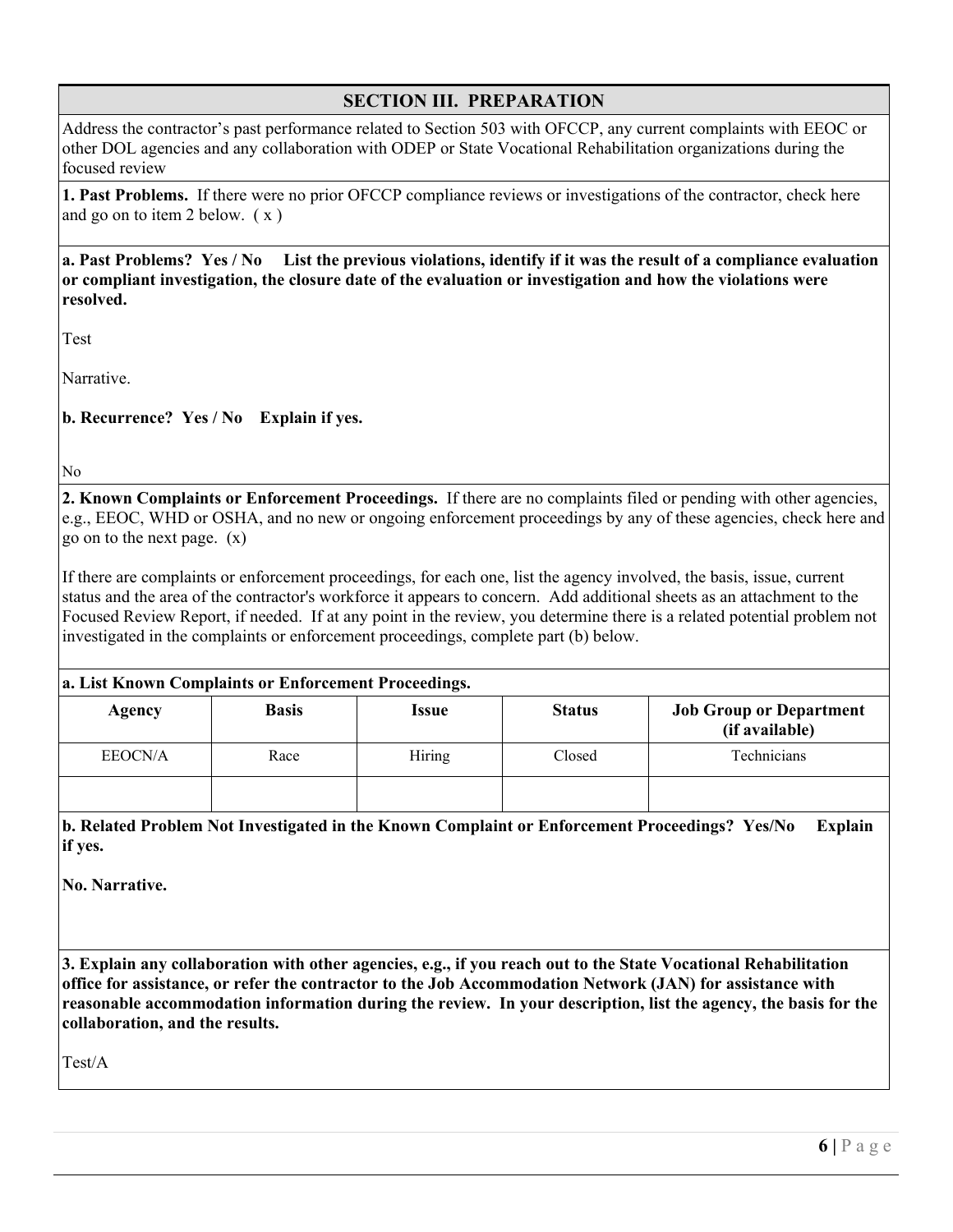## **SECTION IV. DESK AUDIT PART A. ASSESSMENT OF CONTRACTOR SUBMISSION**

Complete this section when you receive the Section 503 affirmative action program and support data.

Initial Review: Indicate if each component is included in the affirmative action program. Determine if each component is acceptable. Compare the contractor's submission to the requirements in the regulations. If a component is either not included or not acceptable, describe the problem under the summary of acceptability. To resolve the problem, work with the contractor during the desk audit and, if necessary, during the onsite.

## **1. Initial Review of AAP**

|                                                                                                                            | <b>INCLUDED IN</b><br>AAP?<br><b>Indicate Y/N</b> | <b>ACCEPTABLE?</b><br>(text only)<br><b>Indicate Y/N</b> | If NO, include in<br><b>Section IV, 3. Below</b> |
|----------------------------------------------------------------------------------------------------------------------------|---------------------------------------------------|----------------------------------------------------------|--------------------------------------------------|
| <b>EEO POLICY STATEMENT</b><br>41 CFR 60-741.44(a)                                                                         | Y                                                 | Y                                                        |                                                  |
| <b>REVIEW OF PERSONNEL PROCESSES</b><br>41 CFR 60-741.44(b)                                                                | Y                                                 | Y                                                        |                                                  |
| <b>REVIEW OF PHYSICAL AND MENTAL JOB</b><br><b>QUALIFICATIONS</b><br>41 CFR 60-741.44(c)                                   | Y                                                 | Y                                                        |                                                  |
| <b>REASONABLE ACCOMMODATION</b><br>41 CFR 60-741.44(d)                                                                     | Y                                                 | $\mathbf Y$                                              |                                                  |
| <b>HARASSMENT PREVENTION</b><br>41 CFR 60-741.44(e)                                                                        | Y                                                 | Y                                                        |                                                  |
| <b>EXTERNAL DISSEMINATION OF</b><br><b>AFFIRMATIVE ACTION POLICY</b><br>41 CFR 60-741.44(f)(1)(ii)                         | Y                                                 | Y                                                        |                                                  |
| <b>ASSESSMENT OF EACH OUTREACH &amp;</b><br>POSITIVE RECRUITMENT ACTIVITY<br>41 CFR 60-741.44(f)(3)                        | Y                                                 | Y                                                        |                                                  |
| <b>ASSESSMENT OF TOTALITY OF</b><br><b>OUTREACH &amp; POSITIVE RECRUITMENT</b><br><b>EFFORTS</b><br>41 CFR 60-741.44(f)(3) | Y                                                 | $\mathbf Y$                                              |                                                  |
| <b>INTERNAL DISSEMINATION OF EEO</b><br><b>POLICY</b><br>41 CFR 60-741.44(g)                                               | Y                                                 | Y                                                        |                                                  |
| <b>AUDIT AND REPORTING SYSTEM</b><br>41 CFR 60-741.44(h)                                                                   | Y                                                 | Y                                                        |                                                  |
| <b>ESTABLISHMENT OF RESPONSIBILITY</b><br><b>FOR IMPLEMENTATION</b><br>41 CFR 60-741.44(i)                                 | Y                                                 | Y                                                        |                                                  |
| <b>TRAINING TO ENSURE AAP</b><br><b>IMPLEMENTATION</b><br>41 CFR 60-741.44(j)                                              | Y                                                 | Y                                                        |                                                  |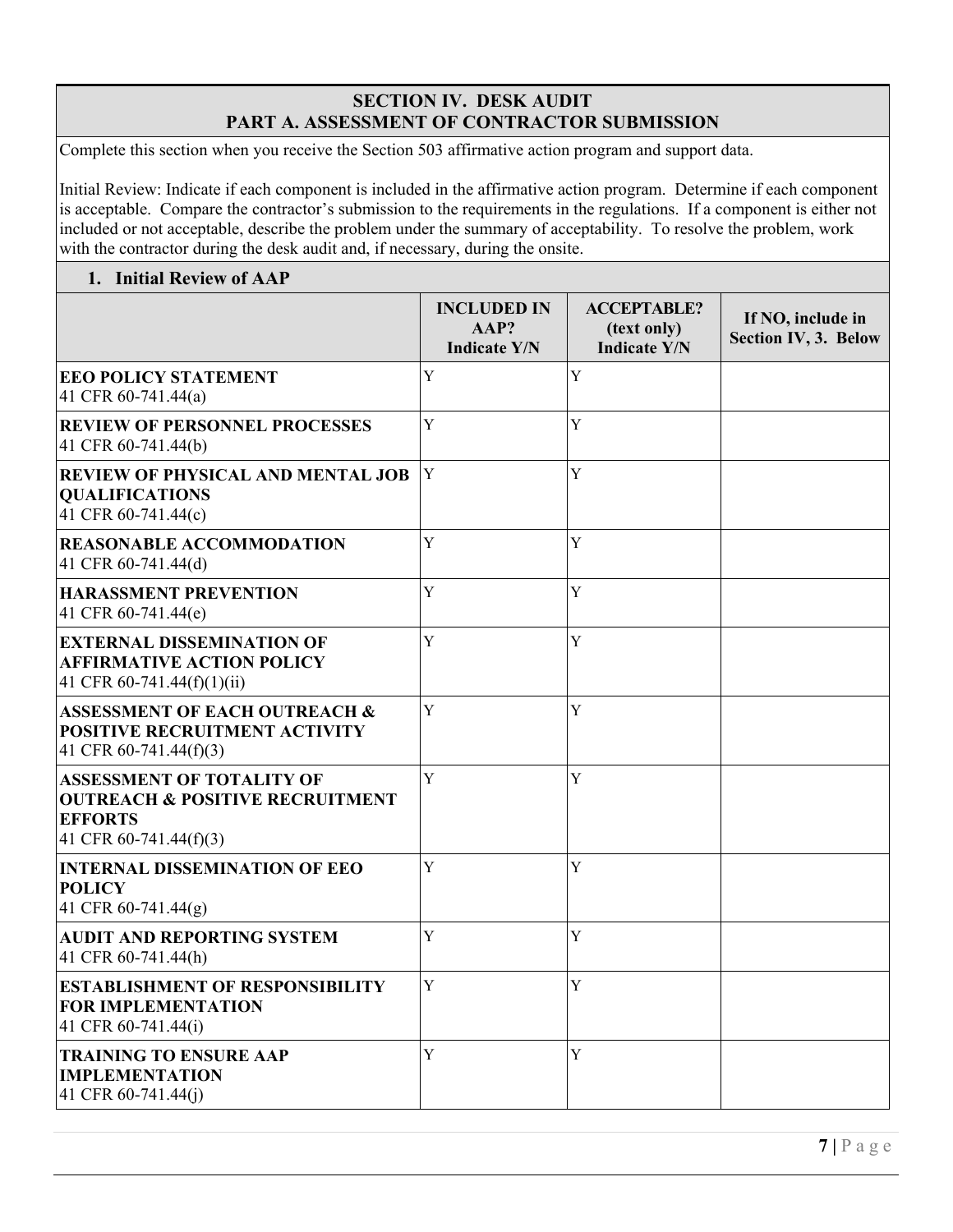| <b>SECTION IV. DESK AUDIT</b><br>PART A. ASSESSMENT OF CONTRACTOR SUBMISSION |   |              |  |  |
|------------------------------------------------------------------------------|---|--------------|--|--|
| <b>DATA COLLECTION ANALYSIS</b><br>$ 41 \text{ CFR } 60-741.44(k);$          |   | $\mathbf{v}$ |  |  |
| UTILIZATION GOAL AND ANALYSIS<br>41 CFR 60-741.45                            | Y | v            |  |  |
| <b>IIDENTIFICATION OF PROBLEM AREAS</b><br>41 CFR 60-741.45(e)               |   | $\mathbf{v}$ |  |  |
| <b>ACTION ORIENTED PROGRAMS</b><br>41 CFR 60-741.45(f)                       |   | $\mathbf{v}$ |  |  |

Г

|                                                                                                                                                               | <b>INCLUDED IN</b><br><b>DESK AUDIT</b><br><b>SUBMISSION?</b><br><b>Indicate Y/N</b> | <b>ACCEPTABLE?</b><br><b>Indicate Y/N</b><br>If NO, include in Section IV, 3.<br><b>Below</b> |
|---------------------------------------------------------------------------------------------------------------------------------------------------------------|--------------------------------------------------------------------------------------|-----------------------------------------------------------------------------------------------|
| <b>COPIES OF ANY WRITTEN REASONABLE</b><br><b>ACCOMMODATION POLICIES, AND</b><br><b>DOCUMENTATION OF ANY REQUESTS</b><br><b>RECEIVED AND THEIR RESOLUTION</b> | Y                                                                                    | Y                                                                                             |
| <b>MOST RECENT ASSESSMENT OF</b><br><b>PERSONNEL PROCESSES</b><br>41 CFR 60-741.44(b)                                                                         | Y                                                                                    | Y                                                                                             |
| <b>MOST RECENT ASSESSMENT OF</b><br>PHYSICAL AND MENTAL<br><b>QUALIFICATIONS</b><br>41 CFR 60-741.44(c)                                                       | Y                                                                                    | Y                                                                                             |
| <b>CURRENT YEAR EXECUTIVE ORDER 11246 Y</b><br><b>AFFIRMATIVE ACTION PROGRAM</b><br>41 CFR 60-1.40                                                            |                                                                                      | Y                                                                                             |
| <b>JOB GROUP ANALYSIS</b><br>41 CFR 60-2.12                                                                                                                   | Y                                                                                    | Y                                                                                             |
| <b>EMPLOYER INFORMATION REPORT EEO-</b><br>1 (STANDARD FORM 100 REV.) - LAST<br><b>THREE YEARS</b>                                                            | Y                                                                                    | Y                                                                                             |
| <b>COPIES OF COLLECTIVE BARGAINING</b><br><b>AGREEMENTS</b>                                                                                                   | Y                                                                                    | Y                                                                                             |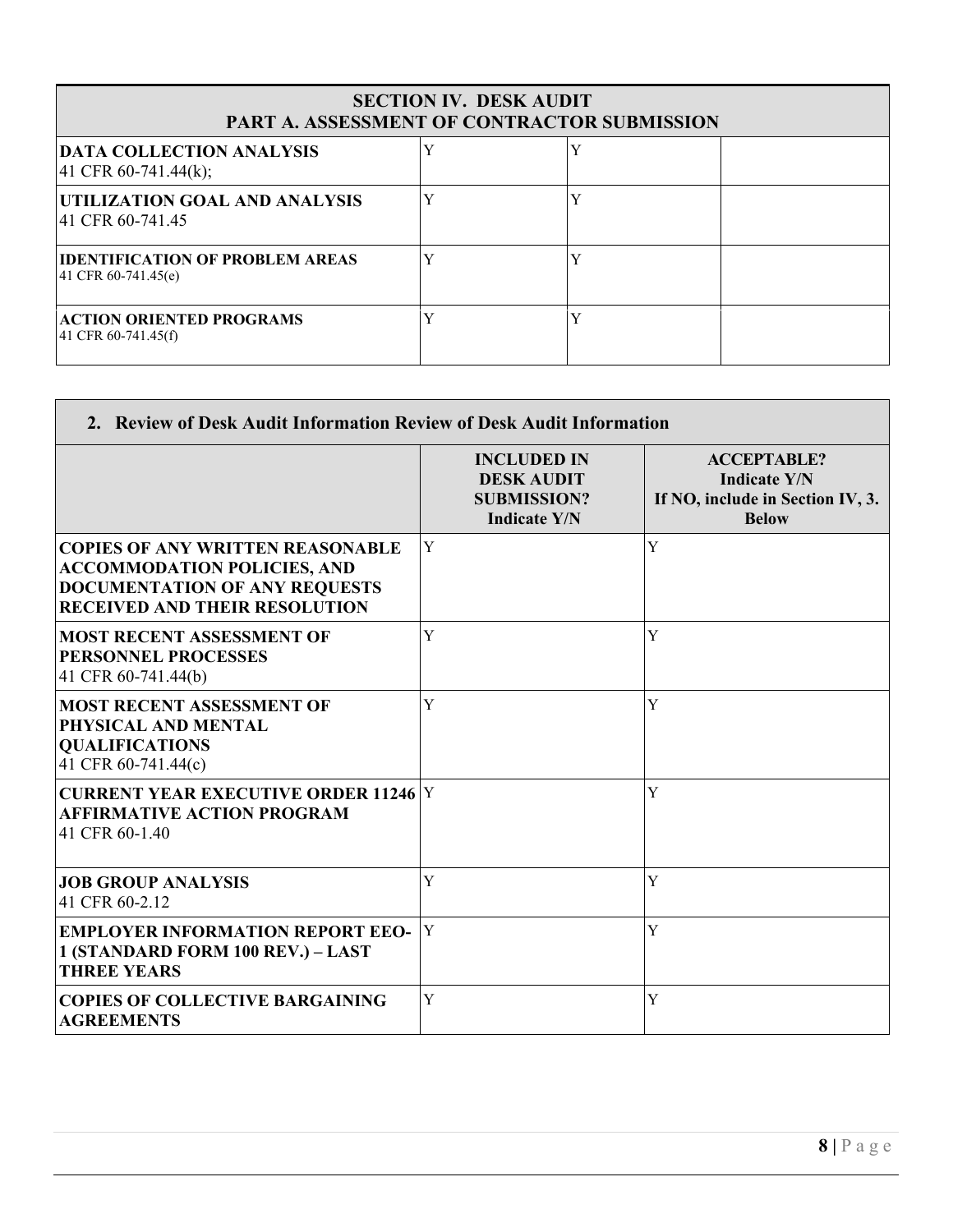## **SECTION IV. DESK AUDIT PART A. ASSESSMENT OF CONTRACTOR SUBMISSION**

**3. Summary of Acceptability** Summarize all Section 503 AAP and support data problems identified during the desk audit. Describe the problem, actions taken or plans to resolve the problem, the findings, and resolution. If the problem is not resolved at desk audit, it will be included in the onsite investigation. (Add additional sheets as an attachment to the Focused Review Report, if needed).

| #                       | AAP AND DESK AUDIT INFORMATION ACCEPTABILITY PROBLEMS                                                                                                                                                                                                                                                                                                                                                                                                                                                                                                                                                                                                                                                                                                                       | Onsite<br>☑ |
|-------------------------|-----------------------------------------------------------------------------------------------------------------------------------------------------------------------------------------------------------------------------------------------------------------------------------------------------------------------------------------------------------------------------------------------------------------------------------------------------------------------------------------------------------------------------------------------------------------------------------------------------------------------------------------------------------------------------------------------------------------------------------------------------------------------------|-------------|
| $\bf{0}$                | <b>Example</b><br><b>PROBLEM:</b> The contractor has 200 employees in their workforce and their goal analysis was not based on<br>its AAP job groups.<br>ACTION TAKEN: CO will provide compliance assistance to the contractor during the onsite.<br>FINDINGS: On June 14, 2019, CO explained to the HR director and the AAP coordinator that with more<br>than 200 employees, they need to analyze goals based on job groups. The contractor understood the<br>requirement and revised its analysis.<br>RESOLUTION: On June 14, 2019, the contractor provided the CO provided compliance assistance on<br>developing section 503 goals, On June 30, 2019 the contractor resubmitted a revised Section 503 goal<br>analysis using the Executive Order 11246 AAP job groups. | п           |
| $\mathbf{1}$            | <b>PROBLEM: Test PROBLEM: N/A - There were no AAP and desk audit information acceptability</b><br>problems.<br><b>ACTION TAKEN: Test</b><br><b>FINDINGS: Test</b><br><b>RESOLUTION: Test</b>                                                                                                                                                                                                                                                                                                                                                                                                                                                                                                                                                                                | г           |
| $\overline{2}$          | <b>PROBLEM:</b><br><b>ACTION TAKEN:</b><br><b>FINDINGS:</b><br><b>RESOLUTION:</b>                                                                                                                                                                                                                                                                                                                                                                                                                                                                                                                                                                                                                                                                                           | г           |
| $\mathbf{3}$            | <b>PROBLEM:</b><br><b>ACTION TAKEN:</b><br><b>FINDINGS:</b><br><b>RESOLUTION:</b>                                                                                                                                                                                                                                                                                                                                                                                                                                                                                                                                                                                                                                                                                           | г           |
| $\overline{\mathbf{4}}$ | <b>PROBLEM:</b><br><b>ACTION TAKEN:</b><br><b>FINDINGS:</b><br><b>RESOLUTION:</b>                                                                                                                                                                                                                                                                                                                                                                                                                                                                                                                                                                                                                                                                                           | г           |
| 5 <sup>1</sup>          | <b>PROBLEM:</b><br><b>ACTION TAKEN:</b><br><b>FINDINGS:</b><br><b>RESOLUTION:</b>                                                                                                                                                                                                                                                                                                                                                                                                                                                                                                                                                                                                                                                                                           | г           |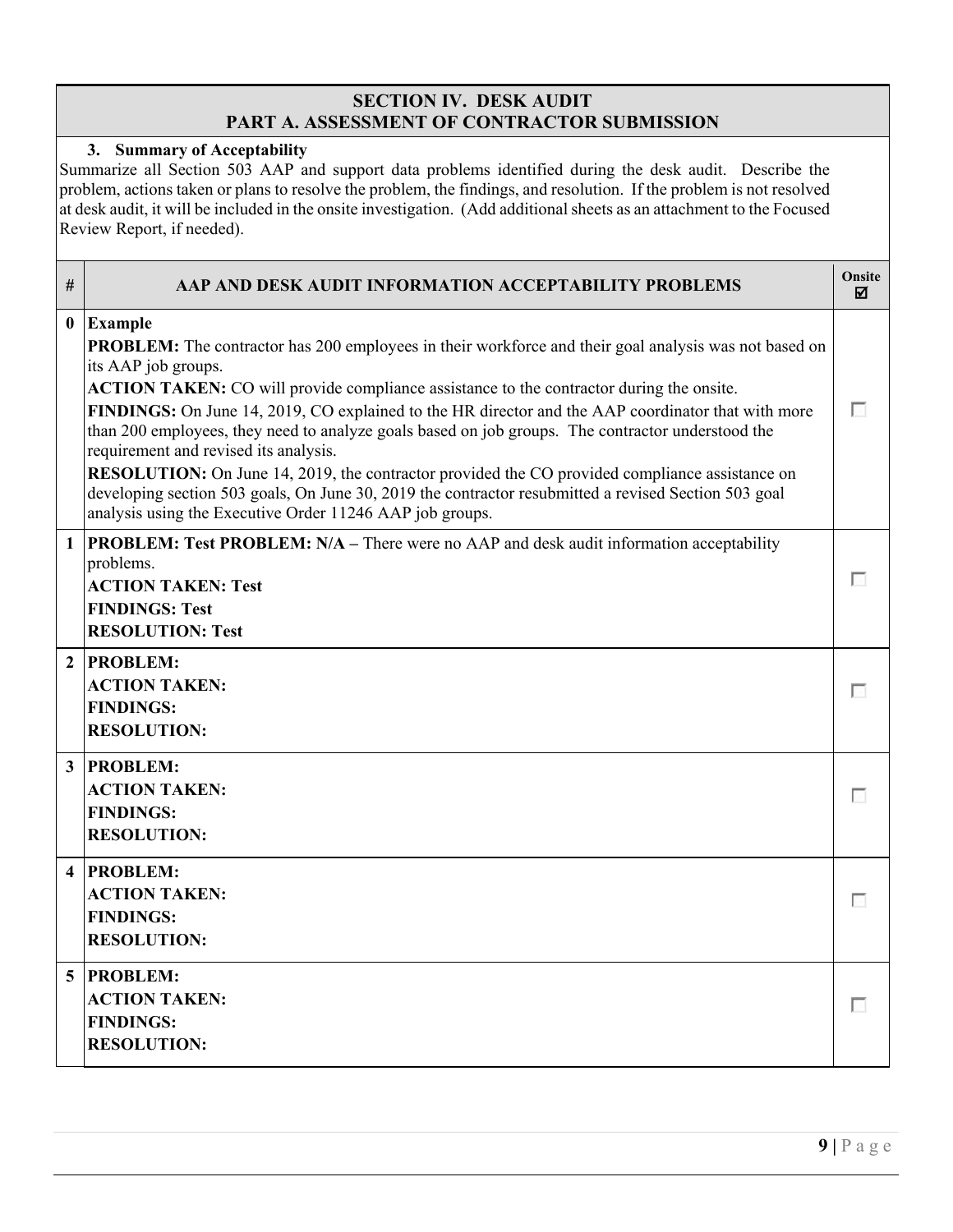## **SECTION IV. DESK AUDIT PART B. ASSESSMENT OF UTILIZATION ANALYSIS**

**Utilization Analysis.** Identify whether the contractor met the 7 percent disability utilization goal in each of its affirmative action program job groups or, if the contractor has fewer than 100 employees, in the contractor's workforce as a whole. A supplemental worksheet is provided for your use.

If the goal was not met, did the contractor take steps to determine whether and where impediments to equal employment opportunity exist. If any problem areas are identified, the contractor must develop and execute action-oriented programs designed to correct them.

Below, identify the issue by job group; identify the steps the contractor took to determine if impediments exist, and the action-oriented programs developed to correct any identified problem areas. Provide an explanation of any findings, indicating whether the problem was resolved or not, and what remedial action(s) was taken. Also, explain any progress the contractor is making in the current year, if the contractor is six months or more into its current year affirmative action program.

Use section 1 for employers with more than 100 employees and use section 2 for employers with 100 or fewer employees.

| #              | UTILIZATION GOAL PROBLEM AREAS – MORE THAN 100 EMPLOYEES<br>1 <sub>1</sub>                                                                                                                                                                          | <b>Onsite</b><br>☑ |
|----------------|-----------------------------------------------------------------------------------------------------------------------------------------------------------------------------------------------------------------------------------------------------|--------------------|
|                | If contractor set goals by job group, did the contractor meet the 7 percent utilization goal in each job group?<br>$Yes$ $\overline{M}$ No $N/A$                                                                                                    |                    |
|                | If no, identify the job group(s) where the goal was not met (including percent achieved by the contractor),<br>the steps taken by the contractor to identify problem areas and the action-oriented programs to correct<br>identified problem areas. |                    |
| 1              | <b>JOB GROUP &amp; PERCENT ACHIEVED: Test</b>                                                                                                                                                                                                       |                    |
|                | <b>STEPS TAKEN: Test</b>                                                                                                                                                                                                                            |                    |
|                | <b>PROBLEM AREAS IDENTIFIED: Test</b>                                                                                                                                                                                                               |                    |
|                | <b>ACTION-ORIENTED PROGRAMS: Test</b>                                                                                                                                                                                                               |                    |
|                | <b>CURRENT YEAR PROGRESS:</b>                                                                                                                                                                                                                       |                    |
|                | <b>FINDINGS: Test</b>                                                                                                                                                                                                                               |                    |
|                | <b>RESOLUTION: Test</b>                                                                                                                                                                                                                             |                    |
| $\overline{2}$ | <b>JOB GROUP &amp; PERCENT ACHIEVED:</b>                                                                                                                                                                                                            |                    |
|                | <b>STEPS TAKEN:</b>                                                                                                                                                                                                                                 |                    |
|                | <b>PROBLEM AREAS IDENTIFIED:</b>                                                                                                                                                                                                                    |                    |
|                | <b>ACTION-ORIENTED PROGRAMS:</b>                                                                                                                                                                                                                    |                    |
|                | <b>CURRENT YEAR PROGRESS:</b>                                                                                                                                                                                                                       |                    |
|                | <b>FINDINGS:</b>                                                                                                                                                                                                                                    |                    |
|                | <b>RESOLUTION:</b>                                                                                                                                                                                                                                  |                    |
| 3              | <b>JOB GROUP &amp; PERCENT ACHIEVED:</b>                                                                                                                                                                                                            |                    |
|                | <b>STEPS TAKEN:</b>                                                                                                                                                                                                                                 |                    |
|                |                                                                                                                                                                                                                                                     |                    |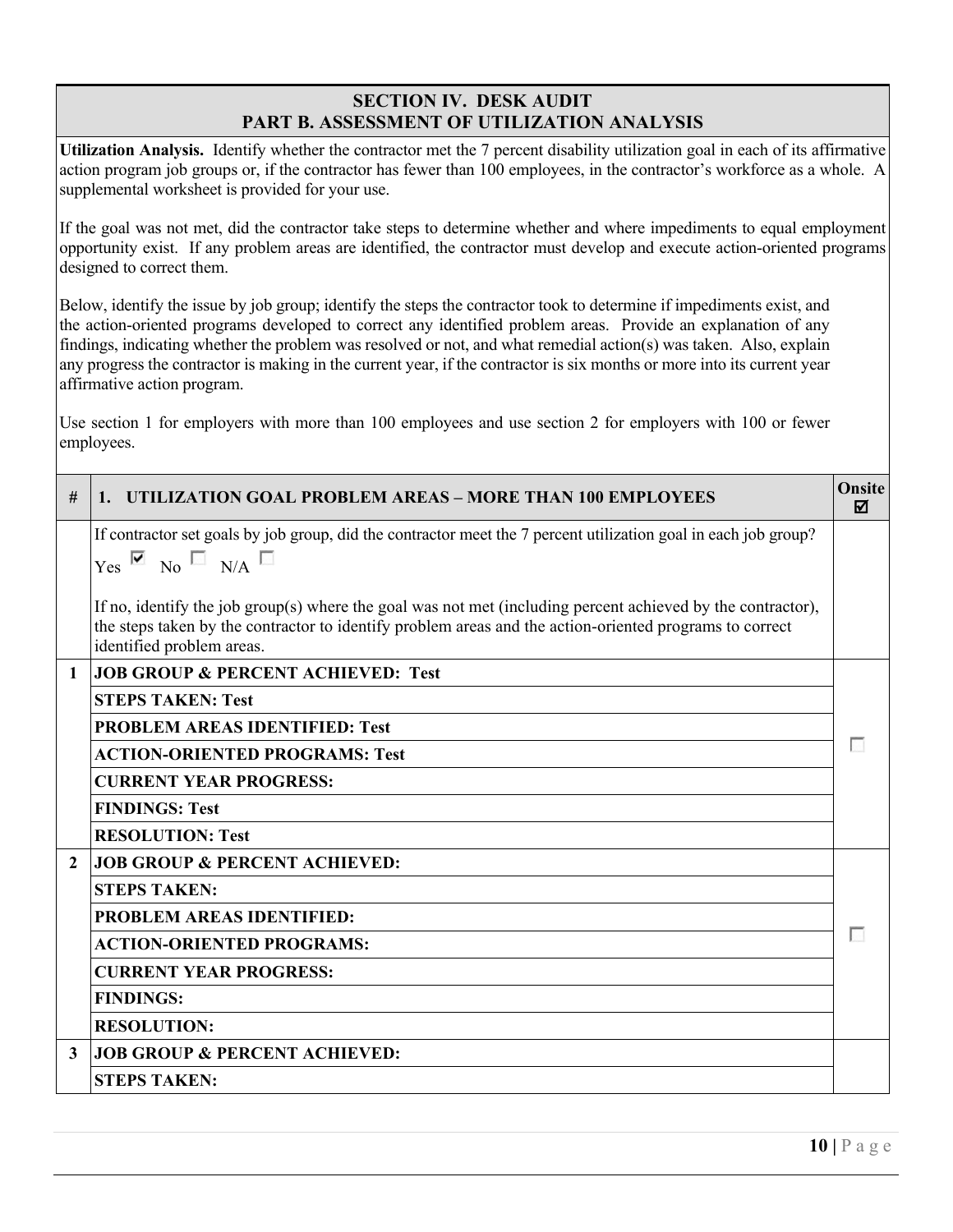|                        | <b>SECTION IV. DESK AUDIT</b><br>PART B. ASSESSMENT OF UTILIZATION ANALYSIS |  |
|------------------------|-----------------------------------------------------------------------------|--|
|                        | <b>PROBLEM AREAS IDENTIFIED:</b>                                            |  |
|                        | <b>ACTION-ORIENTED PROGRAMS:</b>                                            |  |
|                        | <b>CURRENT YEAR PROGRESS:</b>                                               |  |
|                        | <b>FINDINGS:</b>                                                            |  |
|                        | <b>RESOLUTION:</b>                                                          |  |
| $\boldsymbol{\Lambda}$ | <b>JOB GROUP &amp; PERCENT ACHIEVED:</b>                                    |  |
|                        | <b>STEPS TAKEN:</b>                                                         |  |
|                        | <b>PROBLEM AREAS IDENTIFIED:</b>                                            |  |
|                        | <b>ACTION-ORIENTED PROGRAMS:</b>                                            |  |
|                        | <b>CURRENT YEAR PROGRESS:</b>                                               |  |
|                        | <b>FINDINGS:</b>                                                            |  |
|                        | <b>RESOLUTION:</b>                                                          |  |
| 5                      | <b>JOB GROUP &amp; PERCENT ACHIEVED:</b>                                    |  |
|                        | <b>STEPS TAKEN:</b>                                                         |  |
|                        | <b>PROBLEM AREAS IDENTIFIED:</b>                                            |  |
|                        | <b>ACTION-ORIENTED PROGRAMS:</b>                                            |  |
|                        | <b>CURRENT YEAR PROGRESS:</b>                                               |  |
|                        | <b>FINDINGS:</b>                                                            |  |
|                        | <b>RESOLUTION:</b>                                                          |  |

| 2. UTILIZATION GOAL PROBLEM AREAS – 100 or FEWER EMPLOYEES                                                                                                                                              | Onsite<br>⊠ |
|---------------------------------------------------------------------------------------------------------------------------------------------------------------------------------------------------------|-------------|
| If contractor opted to set goal for entire workforce, did the contractor meet its 7% utilization goal?                                                                                                  |             |
| $ Y_{\text{res}} \Box$ No $\Box$ N/A $\Box$ (if no, identify problem area(s))                                                                                                                           |             |
| If no, identify the percent achieved by the contractor for its workforce as a whole, the steps taken to identify<br>problem areas and the action-oriented programs to correct identified problem areas. |             |
| PERCENT ACHIEVED: N/A                                                                                                                                                                                   |             |
| <b>STEPS TAKEN:</b>                                                                                                                                                                                     |             |
| <b>PROBLEM AREAS IDENTIFIED:</b>                                                                                                                                                                        |             |
| <b>ACTION-ORIENTED PROGRAMS:</b>                                                                                                                                                                        |             |
| <b>CURRENT YEAR PROGRESS:</b>                                                                                                                                                                           |             |
| <b>FINDINGS:</b>                                                                                                                                                                                        |             |
| <b>RESOLUTION:</b>                                                                                                                                                                                      |             |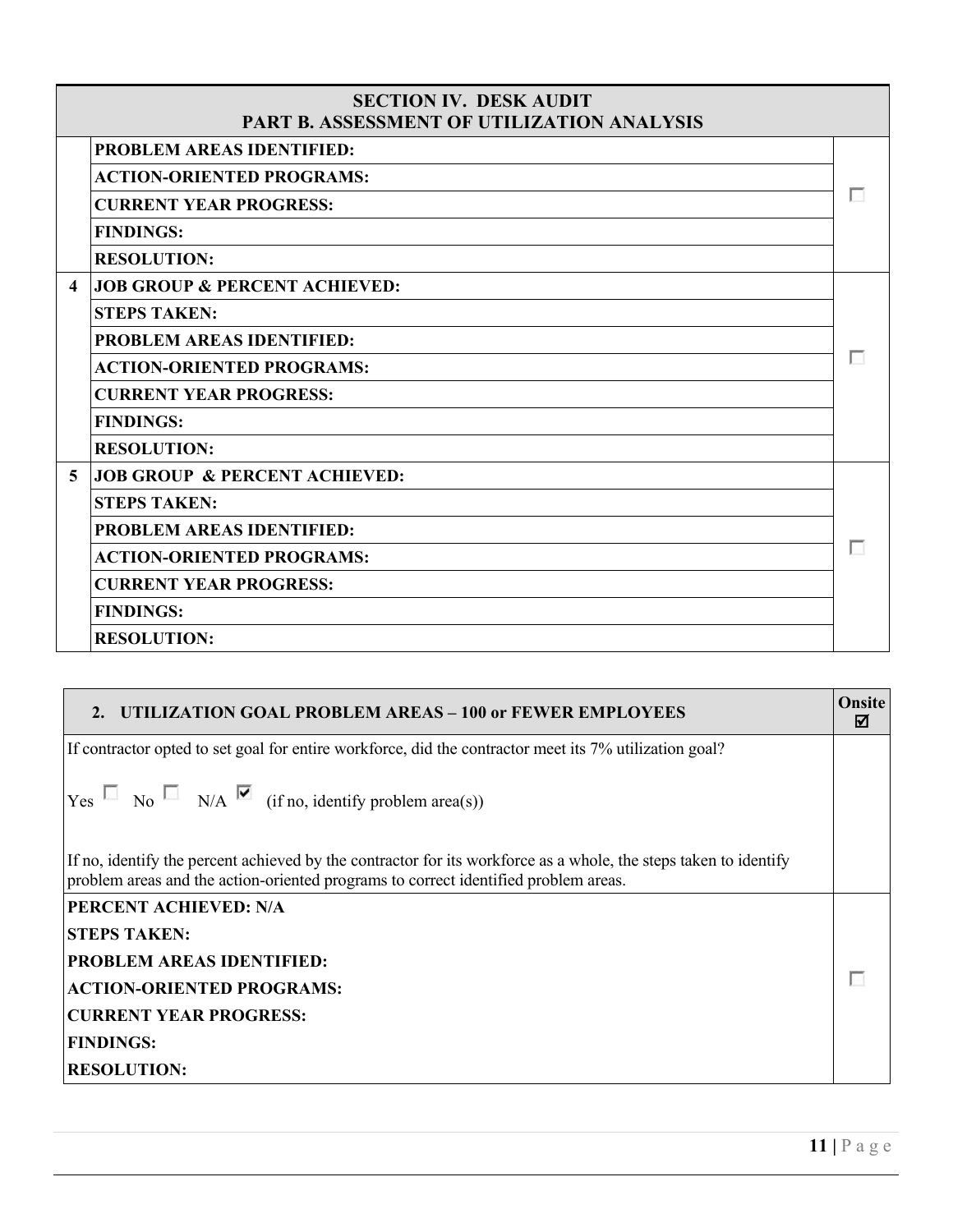# **SECTION IV. DESK AUDIT PART C. ASSESSMENT OF OUTREACH AND RECRUITMENT**

| 1. Assessment of Each Effort. Identify whether the contractor evaluated the effectiveness of each outreach<br>and positive recruitment effort they engaged in during the affirmative action program year. When evaluating<br>the contractor's assessment, consider if the contractor listed each effort including the name and date, and<br>indicate whether the specific event was effective and why it was considered effective. Consider if the events<br>under taken are related to the job groups that are identified as being underutilized.              |
|-----------------------------------------------------------------------------------------------------------------------------------------------------------------------------------------------------------------------------------------------------------------------------------------------------------------------------------------------------------------------------------------------------------------------------------------------------------------------------------------------------------------------------------------------------------------|
| Did the contractor evaluate the effectiveness of each outreach and positive recruitment effort it undertook?                                                                                                                                                                                                                                                                                                                                                                                                                                                    |
| $Yes \times No \times N/A$                                                                                                                                                                                                                                                                                                                                                                                                                                                                                                                                      |
| If no, identify problem area, steps taken to investigate, findings and resolutions                                                                                                                                                                                                                                                                                                                                                                                                                                                                              |
| <b>PROBLEM AREA: Test/A</b>                                                                                                                                                                                                                                                                                                                                                                                                                                                                                                                                     |
| STEPS TAKEN (INCLUDING COMPLIANCE ASSISTANCE OFFERED): Test                                                                                                                                                                                                                                                                                                                                                                                                                                                                                                     |
| <b>FINDINGS:</b>                                                                                                                                                                                                                                                                                                                                                                                                                                                                                                                                                |
| <b>RESOLUTIONS: Test</b>                                                                                                                                                                                                                                                                                                                                                                                                                                                                                                                                        |
| 2. Assessment of the Totality of Efforts. Identify whether the contractor assessed and concluded that the totality of<br>its efforts were effective in identifying and recruiting qualified individuals with disabilities. Also, indicate whether<br>the contractor's conclusion is reasonable and, if not, explain why. When assessing reasonableness, determine if the<br>assessment reflects results, for example did the efforts increase the numbers of individuals with disabilities in the<br>selection pools, were individuals with disabilities hired. |
| Did the contractor assess the totality of its efforts?                                                                                                                                                                                                                                                                                                                                                                                                                                                                                                          |
| $Yes$ Mo $\Box$                                                                                                                                                                                                                                                                                                                                                                                                                                                                                                                                                 |
| Did the contractor determine that its efforts were effective in identifying and recruiting qualified individuals with<br>disabilities?                                                                                                                                                                                                                                                                                                                                                                                                                          |
| $Yes \times No$                                                                                                                                                                                                                                                                                                                                                                                                                                                                                                                                                 |
| Did the contractor determine that its efforts were not effective in identifying and recruiting qualified individuals with<br>disabilities?                                                                                                                                                                                                                                                                                                                                                                                                                      |
| $Yes \times No$                                                                                                                                                                                                                                                                                                                                                                                                                                                                                                                                                 |
| Describe the alternative efforts that the contractor identified to recruit qualified individuals with disabilities.                                                                                                                                                                                                                                                                                                                                                                                                                                             |
| Test Narrative.                                                                                                                                                                                                                                                                                                                                                                                                                                                                                                                                                 |
| Was the contractor's conclusion reasonable? If no, explain why in the Findings section below.<br>$Yes \nightharpoonup No \square$                                                                                                                                                                                                                                                                                                                                                                                                                               |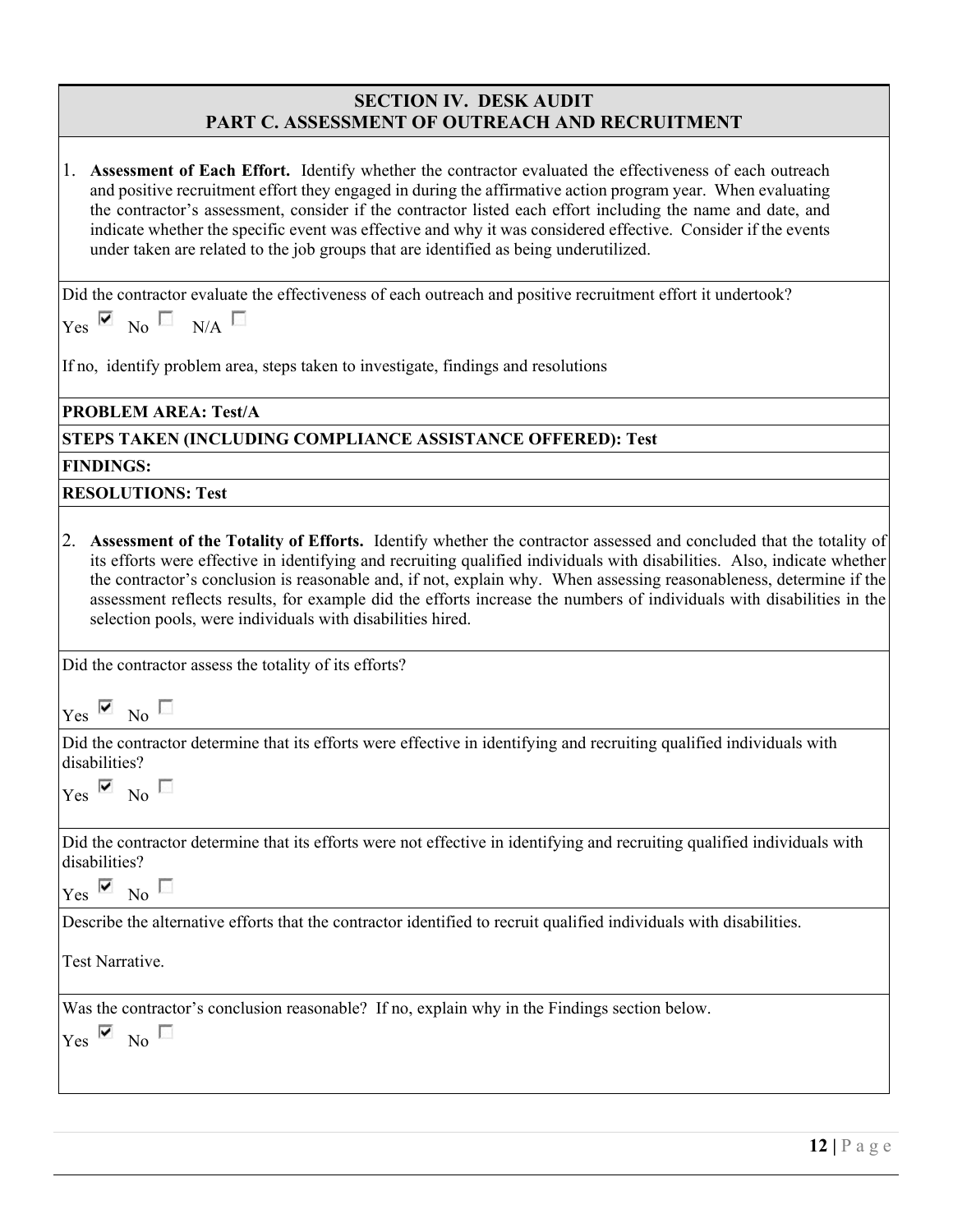#### **SECTION IV. DESK AUDIT PART C. ASSESSMENT OF OUTREACH AND RECRUITMENT**

Steps Taken: Test

Narrative.

Findings: Test

Narrative.

Resolution: Test

Narrative.

#### 3. **Best Practices in Outreach and Recruitment**: (*Describe any best practices identified in this area, include the effort and its results, for example the number of individuals with disabilities hired or promoted.*)

Narrative. Test

**13 |** Page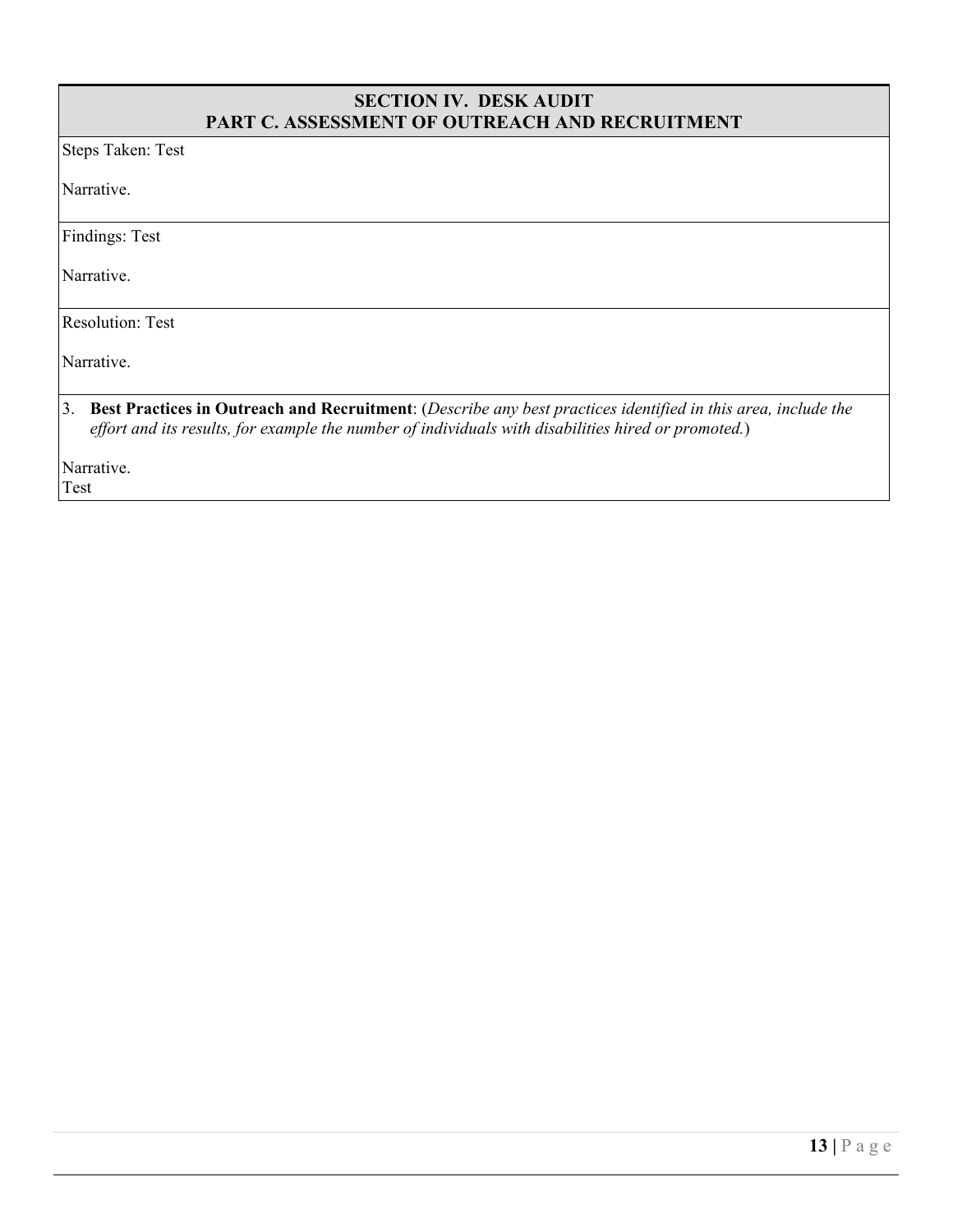## **SECTION IV. DESK AUDIT PART D. ASSESSMENT OF DATA COLLECTION ANALYSIS**

The contractor is required to maintain the data for three years. However, the affirmative action program may include only one of the three years. Before analyzing the data using the Data Analysis spreadsheet, ensure that the affirmative action program contains data for each 44(k) item listed. This may come in the form of a data table or a narrative statement.

To analyze the data, first verify that it appears to be reasonably correct by comparing the total number of applicants to the total number of applicants in the Executive Order 11246 affirmative action program. Then compare the total number of applicants hired to the total number of applicants hired in the Executive Order affirmative action program Finally compare the total number of jobs filled to the total number of hires, promotions and transfers (if available) in the Executive Order affirmative action program.

Note, the data is provided for the establishment as a whole and not by job group. It can be used for analyzing absences, concentrations, and trends. It cannot be used for running impact ratio analyses. Additionally, taken into consideration with the outreach and recruitment efforts, the data may be used to determine the effectiveness of a contractor's efforts.

#### 1. **Verify Data:**

Total Number of Applicants in the Section 503 AAP: 1999

Total Number of Applicants: Executive Order AAP: 1999

Total Number of Hires in the Section 503 AAP: 100

Total Number of Hires: Executive Order AAP: 100

Total Number of Jobs Filled in the Section 503 AAP: 100

Total Number of hires, promotions and transfers (if available) in the Executive Order AAP: 100

If there is a difference in either set of data, describe the steps taken to harmonize the data, findings and resolutions.

Narrative.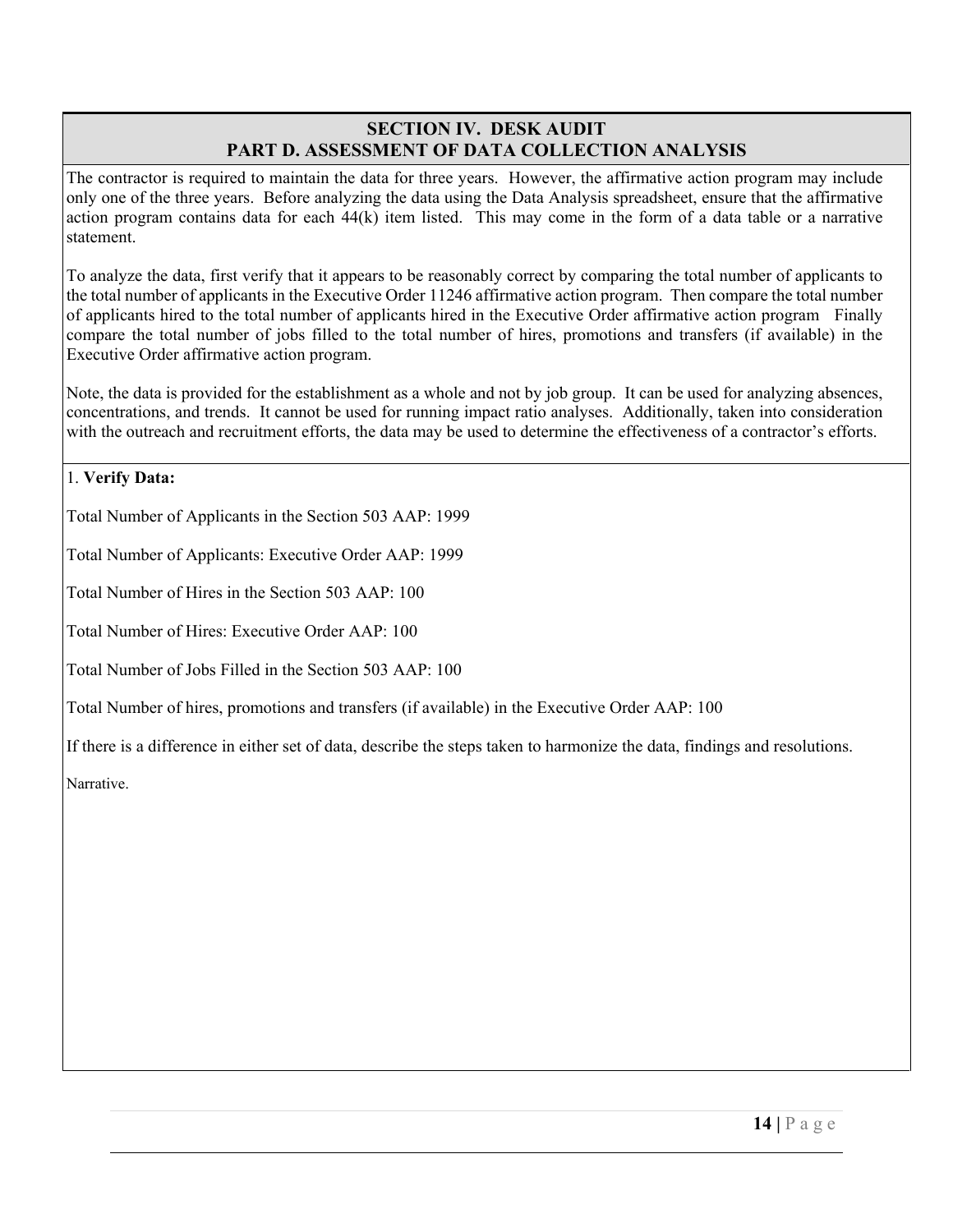## **SECTION IV. DESK AUDIT PART D. ASSESSMENT OF DATA COLLECTION ANALYSIS**

2. **Trends**. Examine the three-year trend in applicants and hires describing if there are any negative or positive trends. A supplemental Excel worksheet is provided to assist in examining the trend. If illustrative, include the comparison charts from the worksheet. If negative trends are identified, describe the steps taken to investigate the negative trend, the findings and resolutions. As a part of the investigation, consider the contractor's outreach and recruitment efforts, inclusion programs and self-identification procedures.

**Three Years of Data:** The regulations require the contractor to maintain the Section 503 data for three years. However, it is permissible for a contractor to include only one year of data in the current year AAP. If only one year of data is received for desk audit, begin the analysis and either request the data at desk audit or have it provided during the onsite. This data is being analyzed to determine trends in disability employment in order to identify problem areas and best practices.

Identify the timeframe for the three-year period and describe the trends in applicants and hires over the three-year period. You may use the charts from the spreadsheet.

|                                               | 2019 | 2018 | 2017  |
|-----------------------------------------------|------|------|-------|
| <b>All Applicants</b>                         | 1999 | 2567 | 2,678 |
| Applicants Individuals<br>with Disabilities   | 198  | 232  | 200   |
| <b>Jobs Filled</b>                            | 100  | 102  | 127   |
|                                               | 2019 | 2018 | 2017  |
| <b>All Hires</b>                              | 100  | 102  | 127   |
| Individuals with<br><b>Disabilities Hired</b> | 9    | 13   | 10    |

Narrative.

Test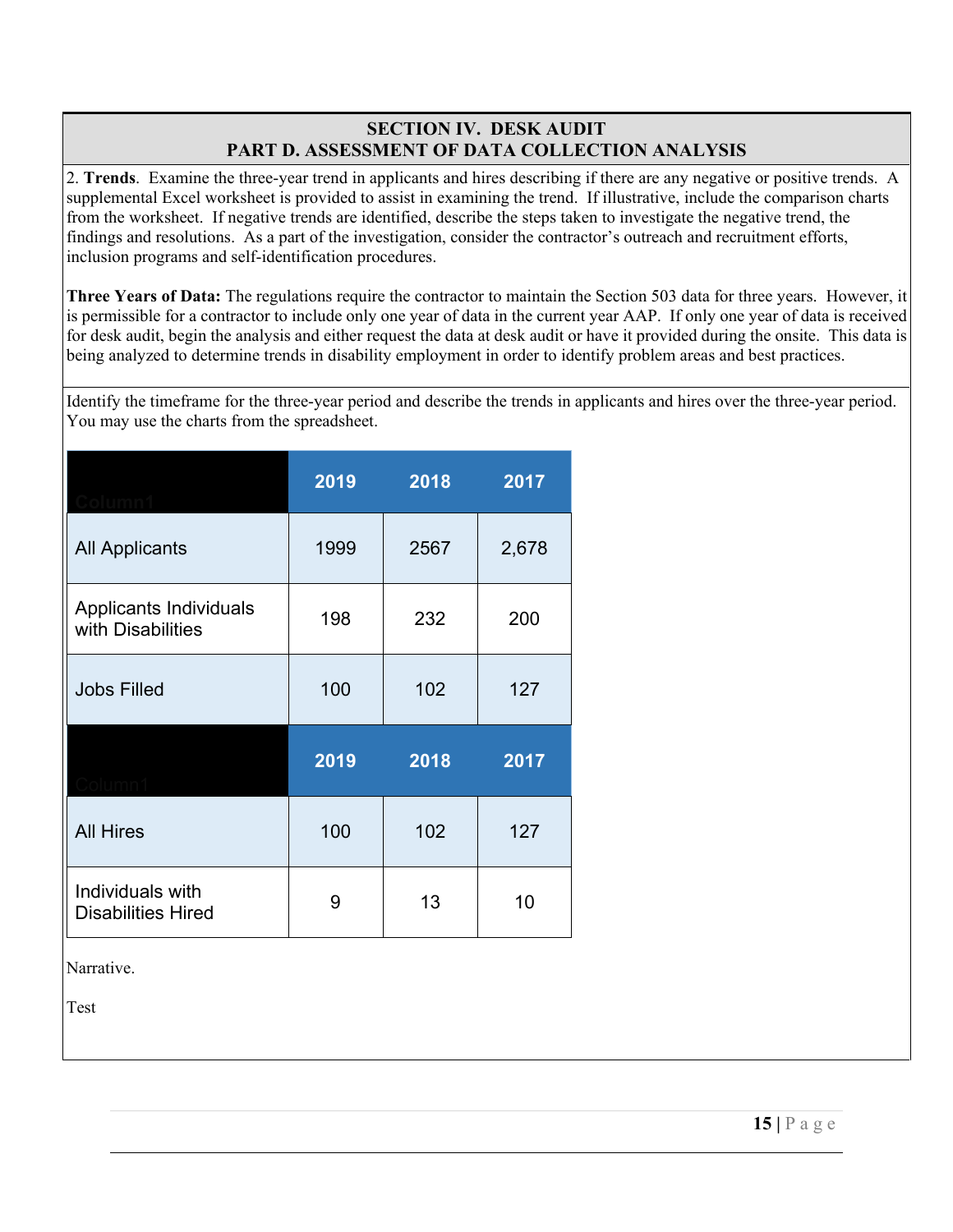## **SECTION IV. DESK AUDIT PART D. ASSESSMENT OF DATA COLLECTION ANALYSIS**

Applicant Trends: Describe the trends for all applicants and the trends for applicants who Self-identify as individuals with disabilities. Then compare those trends.

|                 |                |                                   | <b>Applicants: Three Year Trend Comparison</b>     |                                                                                             |                                                                                                                               |
|-----------------|----------------|-----------------------------------|----------------------------------------------------|---------------------------------------------------------------------------------------------|-------------------------------------------------------------------------------------------------------------------------------|
|                 | 3000           |                                   |                                                    |                                                                                             |                                                                                                                               |
|                 | 2000           |                                   |                                                    |                                                                                             |                                                                                                                               |
|                 | 1000           |                                   |                                                    |                                                                                             |                                                                                                                               |
|                 | $\overline{0}$ |                                   |                                                    |                                                                                             |                                                                                                                               |
|                 |                | 1/1/1900                          | 1/2/1900                                           | 1/3/1900                                                                                    |                                                                                                                               |
| Test            |                | - All Applicants                  |                                                    | Applicants Individuals with Disabilites                                                     |                                                                                                                               |
| Test<br>150     |                | Then compare those trends.<br>100 | Hires: Three Year Trend Comparison<br>102          | 127                                                                                         | Hiring Trends: Describe the trends for all hires and the trends for hires who Self-identify as individuals with disabilities. |
| 100<br>50       |                | 9                                 | 13                                                 | 10                                                                                          |                                                                                                                               |
| $\mathbf{0}$    |                | 01/01/1900<br>-All Hires          | 01/02/1900<br>-Individuals with Disabilities Hired | 01/03/1900                                                                                  |                                                                                                                               |
| Narrative.      |                |                                   |                                                    |                                                                                             |                                                                                                                               |
|                 |                |                                   |                                                    | Describe Concerns or potential problem areas, the actions taken, findings, and resolutions: |                                                                                                                               |
| Test Narrative. |                |                                   |                                                    |                                                                                             |                                                                                                                               |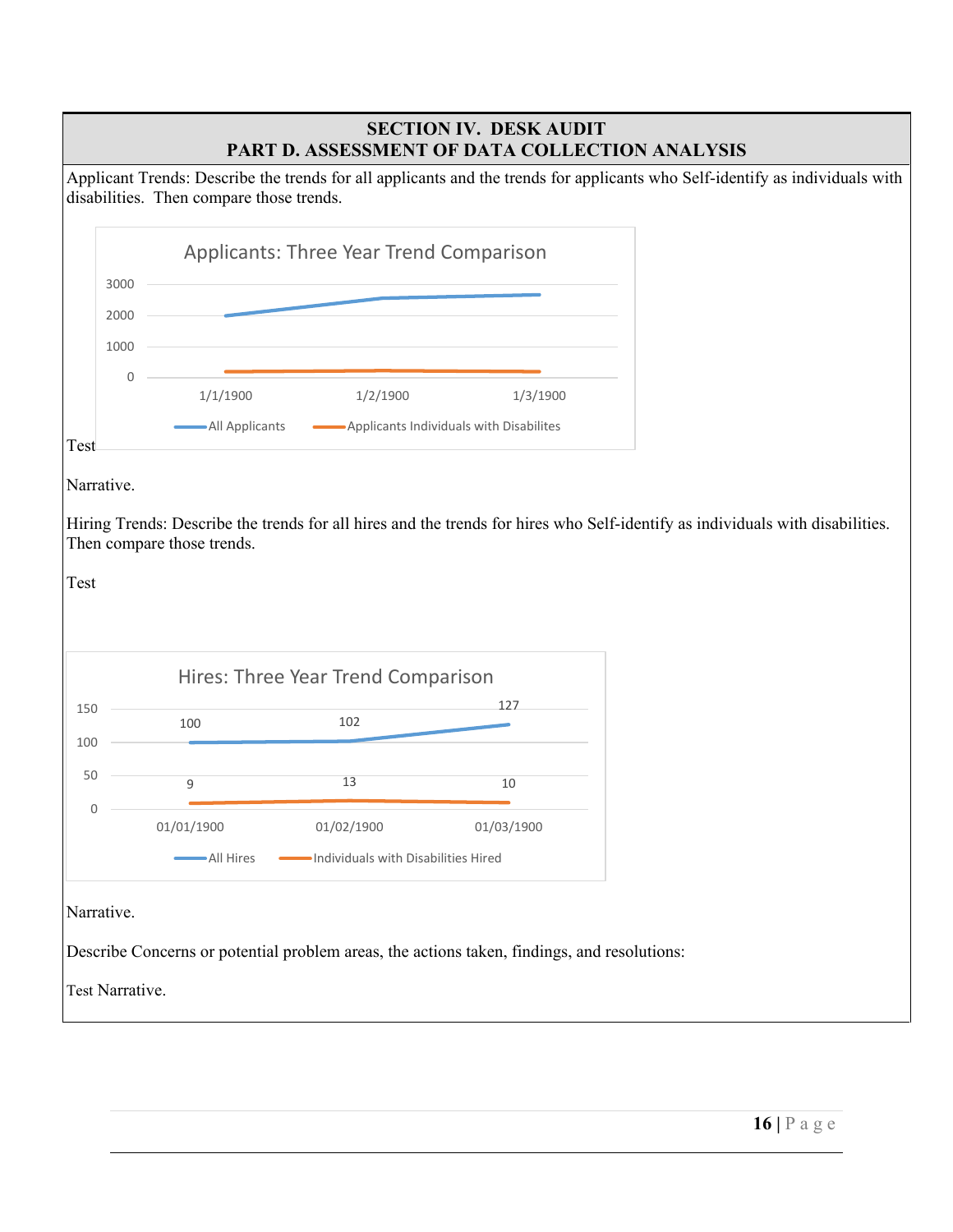## **SECTION IV PART E. ONSITE PLANNING**

In preparation for the onsite investigation, it is necessary to review pertinent contractor information in order to develop an effective onsite plan and ensure that appropriate personnel are available for interview. If this information is not provided in the affirmative action program submission, it should be collected during the desk audit and summarized below.

This information may be obtained by searching the contractor's website or by contacting the contractor by telephone during the desk audit. If you are unable to obtain the information before the onsite, please check the box indicating it will be obtained from the contractor during the onsite.

| #  | <b>1. Additional Information Needed</b>                                                                                                                                                                          | Onsite<br>☑ |
|----|------------------------------------------------------------------------------------------------------------------------------------------------------------------------------------------------------------------|-------------|
| 1. | Describe the contractor's application process, including if it is online or at the contractor's<br>establishment. Include when applicants are offered the invitation to self-identify.<br><b>Test Narrative.</b> |             |
| 2. | Obtain a copy of a blank application and screening questions used by the contractor.<br>Narrative.<br><b>Test</b>                                                                                                |             |
| 3. | Describe the contractor's flexible workplace policies. Obtain a copy of the policies and the name of<br>the person who oversees the policies.<br><b>Test Narrative.</b>                                          |             |
| 4. | Obtain a list of any and all Special Emphasis Groups that focus on disability and disability inclusion.<br><b>Test</b><br>Narrative.                                                                             | . .         |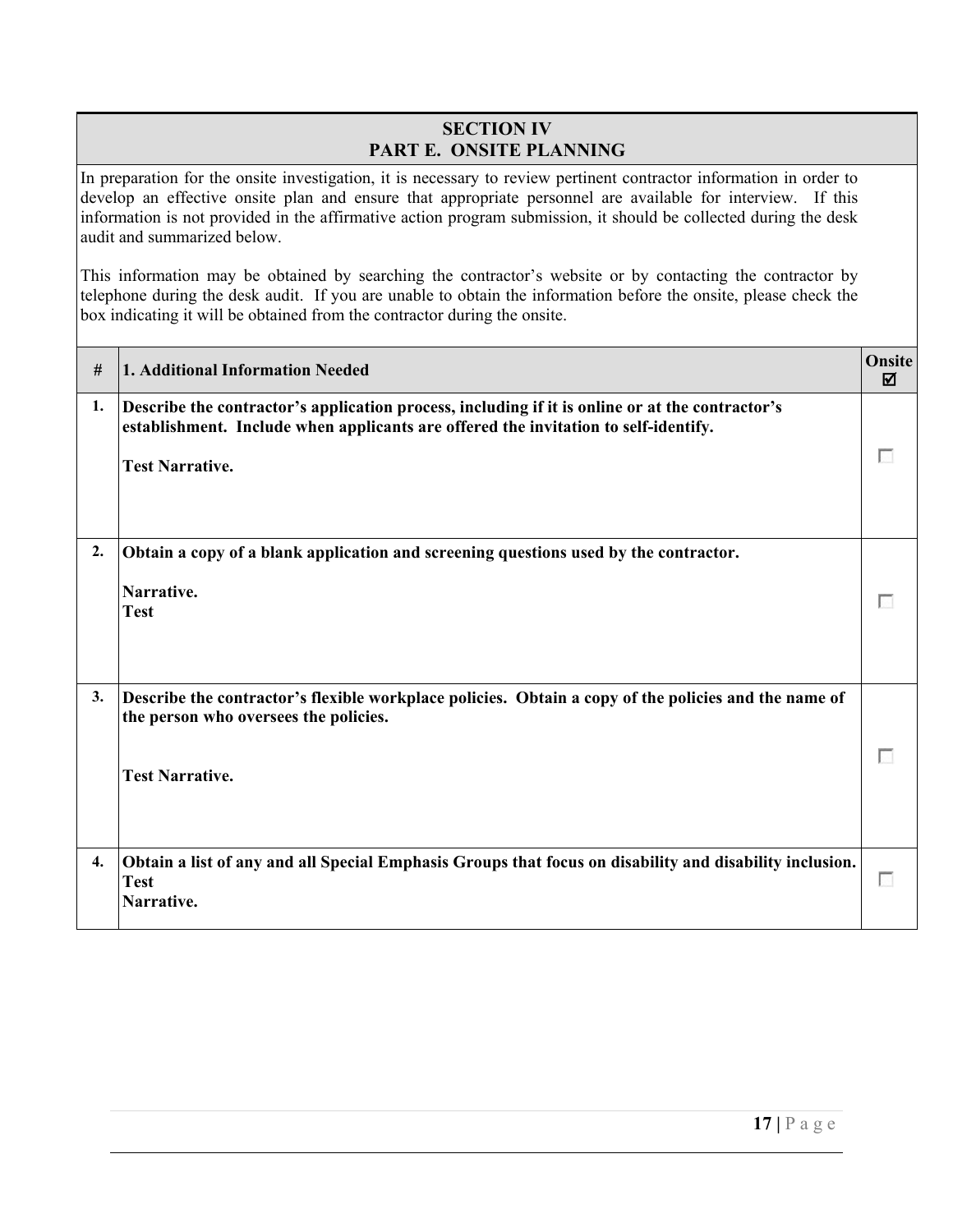| Describe the contractor's compensation policies; obtain a copy and the name of the person who<br><b>oversees the policy.</b> Examine the policy ensuring individuals with disabilities are not paid less because of<br>compensation received from another source or because of the cost of a reasonable accommodation. |  |
|------------------------------------------------------------------------------------------------------------------------------------------------------------------------------------------------------------------------------------------------------------------------------------------------------------------------|--|
| Narrative.                                                                                                                                                                                                                                                                                                             |  |
| Test                                                                                                                                                                                                                                                                                                                   |  |

# **SECTION IV PART E. ONSITE PLANNING**

Identify any other problems that require additional investigation during the onsite review, such as application screening questions that may deter individuals with disabilities from applying, representation of individuals with disabilities in a single job group, etc. Provide an explanation of any findings, indicating how the problem was resolved and what remedial action(s) was taken.

| #                       | 2. ADDITIONAL PROBLEMS FOR ONSITE INVESTIGATION | <b>Onsite</b><br>☑ |
|-------------------------|-------------------------------------------------|--------------------|
| $\mathbf{1}$            | <b>PROBLEM AREA: Test Narrative.</b>            |                    |
|                         | <b>ADDITIONAL INFO: Test</b>                    |                    |
|                         | <b>FINDINGS: Test</b>                           |                    |
|                         | <b>RESOLUTION: Test</b>                         |                    |
| $\overline{2}$          | <b>PROBLEM AREA:</b>                            |                    |
|                         | <b>ADDITIONAL INFO:</b>                         | п                  |
|                         | <b>FINDINGS:</b>                                |                    |
|                         | <b>RESOLUTION:</b>                              |                    |
| $\mathbf{3}$            | <b>PROBLEM AREA:</b>                            |                    |
|                         | <b>ADDITIONAL INFO:</b>                         |                    |
|                         | <b>FINDINGS:</b>                                |                    |
|                         | <b>RESOLUTION:</b>                              |                    |
| $\overline{\mathbf{4}}$ | <b>PROBLEM AREA:</b>                            |                    |
|                         | <b>ADDITIONAL INFO:</b>                         |                    |
|                         | <b>FINDINGS:</b>                                |                    |
|                         | <b>RESOLUTION:</b>                              |                    |
| $\overline{5}$          | <b>PROBLEM AREA:</b>                            |                    |
|                         | <b>ADDITIONAL INFO:</b>                         |                    |
|                         | <b>FINDINGS:</b>                                |                    |
|                         | <b>RESOLUTION:</b>                              |                    |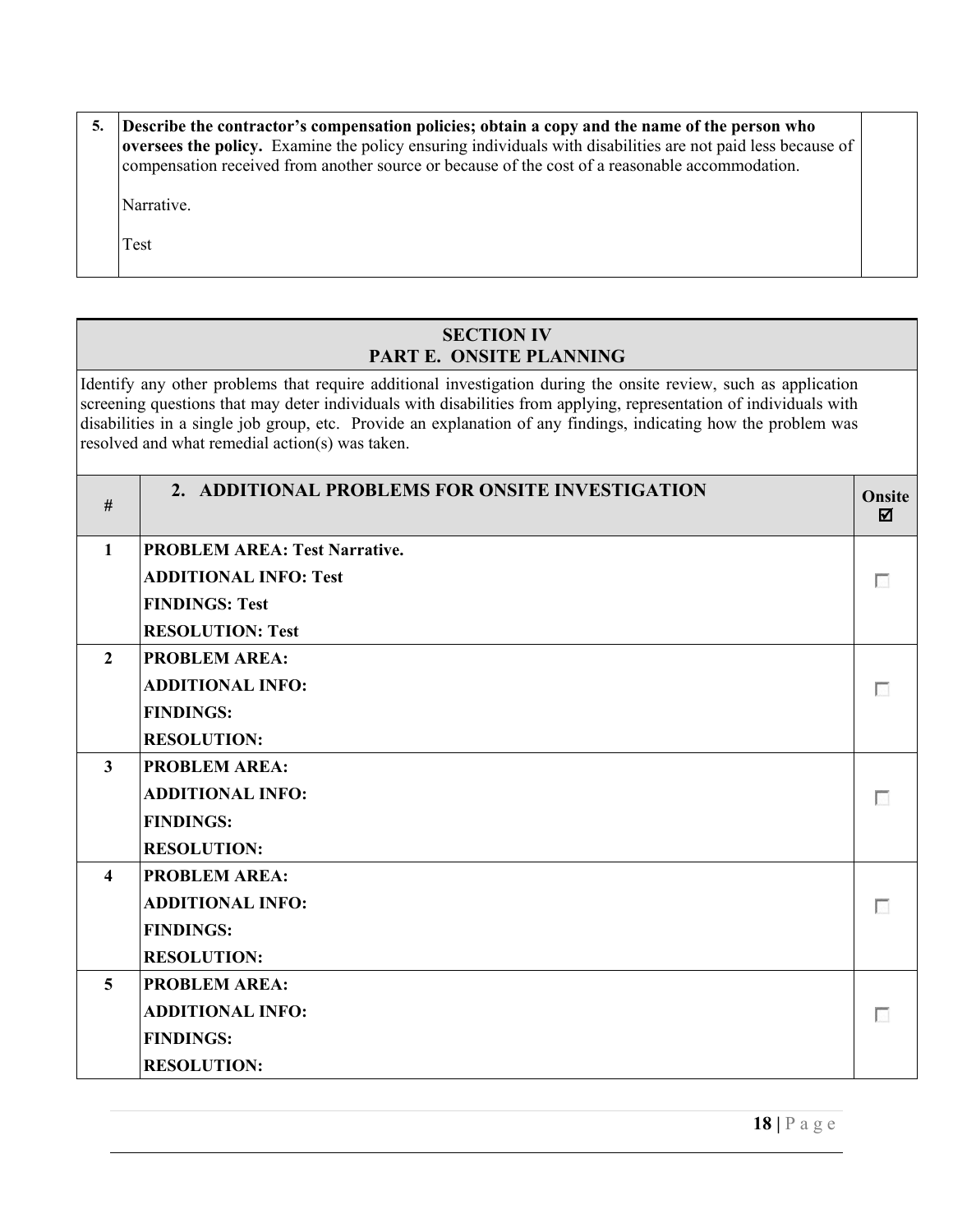## **SECTION V. ONSITE INVESTIGATION PART A. EQUAL OPPORTUNITY CLAUSE IMPLEMENTATION**

Determine whether the contractor complied with the following requirements (Yes/No). If "Yes," indicate how this was confirmed. If "No," explain the problem, whether it was resolved and, if resolved, indicate how. If requirements are not resolved, they must be included as a violation in the Case Summary and Recommendations section above.

#### **POSTINGS AND NOTICES**

Included the EO Clause in subcontracts and purchase orders (41 CFR 60-741.5)

Test

Narrative.

Posted current notices, including the "EEO is the Law Poster and any required supplement in conspicuous places, and electronically where required (41 CFR 60-741.5)

Test

Narrative.

Notified parties with which it has a collective bargaining agreement of its EEO obligations (41 CFR 60-741.5)

Test

Narrative.

Made the Section 503 AAP available for inspection, and posted the location and hours (41 CFR 60-741.41)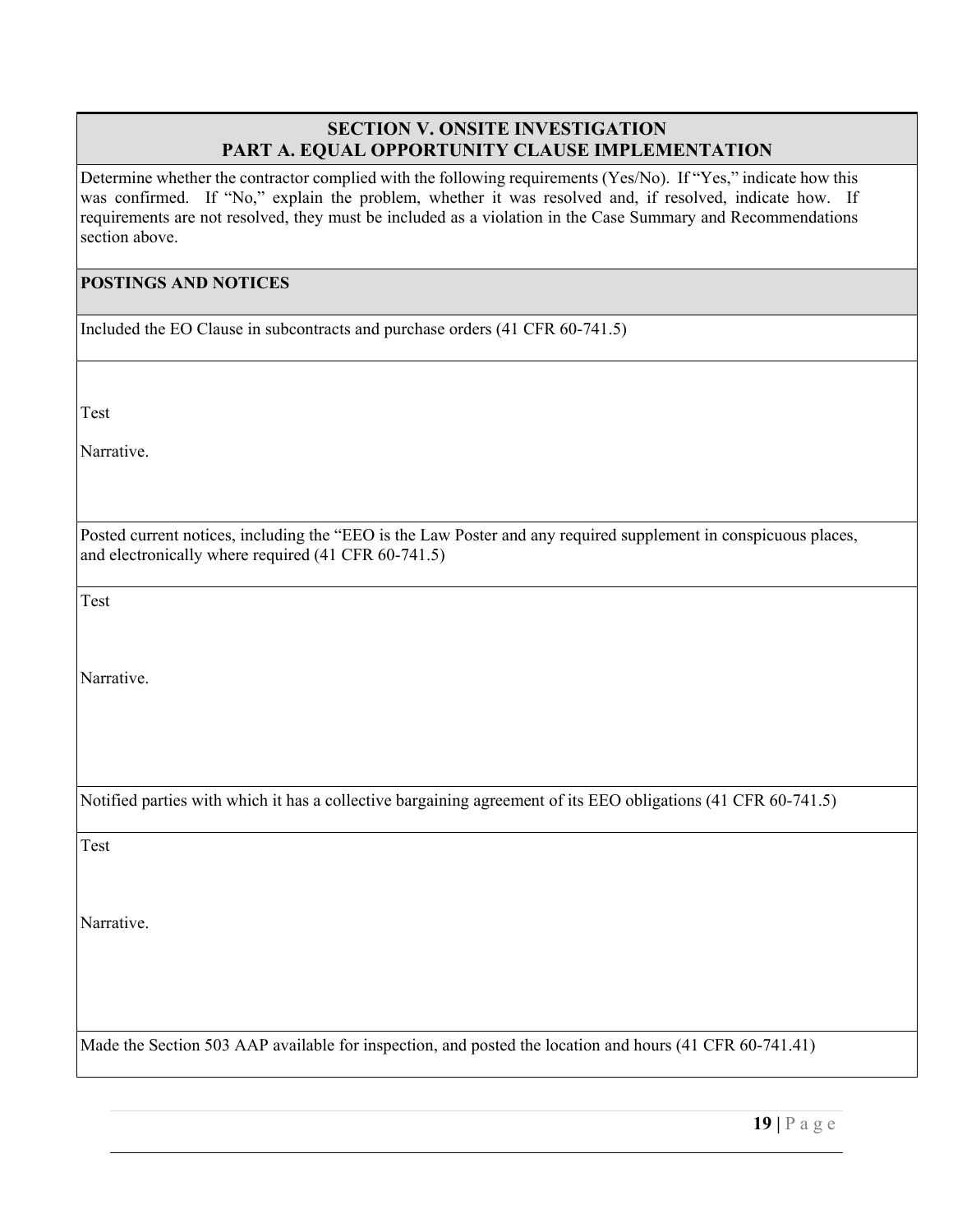| Test                                                                                                           |
|----------------------------------------------------------------------------------------------------------------|
|                                                                                                                |
| Narrative.                                                                                                     |
|                                                                                                                |
|                                                                                                                |
| Included EEO language in job advertisements (41 CFR 60-741.5)                                                  |
| Test                                                                                                           |
|                                                                                                                |
| Narrative.                                                                                                     |
| PRE-EMPLOYMENT MEDICAL INQUIRIES                                                                               |
| Complied with requirements related to disability related questions and medical examinations (41 CFR 60-741.23) |
| Test                                                                                                           |
| Narrative.                                                                                                     |
| Complied with requirements related to confidentiality and use of medical information (41 CFR 60-741.23(d))     |
| Test                                                                                                           |
| Narrative.                                                                                                     |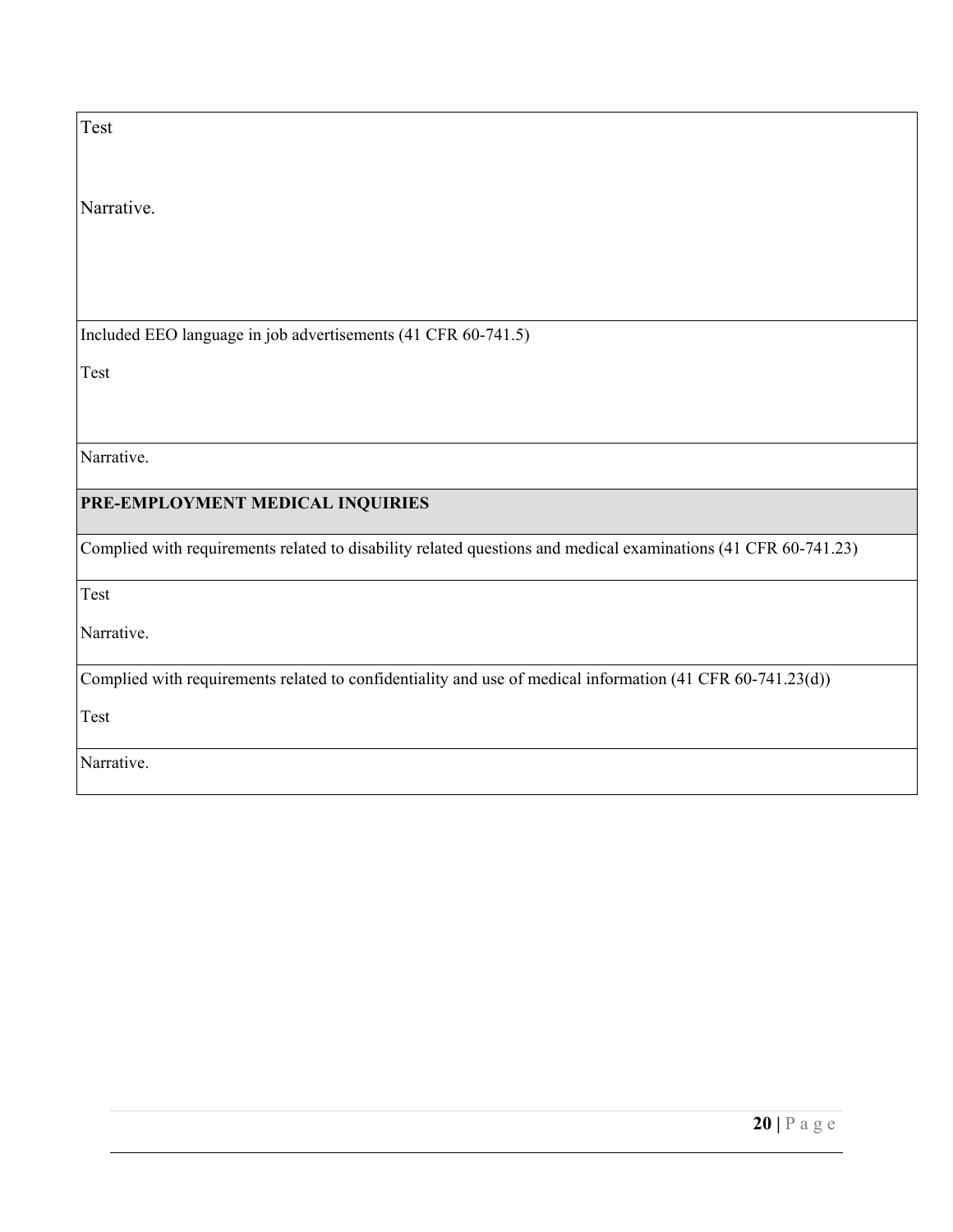## **SECTION V. ONSITE INVESTIGATION PART B. SELF-IDENTIFICATION**

Determine whether the contractor complied with the following requirements (Yes/No). If "Yes," indicate how this was confirmed. If "No," explain the problem, whether it was resolved and, if resolved, indicate how. If requirements are not resolved, they must be included as a violation in the Case Summary and Recommendations section above.

## **SELF-IDENTIFICATION PROCEDURES**

**Invited applicants to self-identify as individuals with disabilities at pre-employment and post offer** (41 CFR 60-741.42(a) and (b))

Describe the self-identification process, including whether the contractor used a compliant form or format (if online).

Test

Narrative.

**Reminded employees once in the five-year period that they may voluntarily update their status** (41 CFR 60- 741.42(c))

Test

Describe how the contractor informed employees that they may update their status

Test Narrative

**Invited employees to self-identify in the first year of becoming a covered contractor and, if appropriate in five year intervals thereafter** (41 CFR 60-741.42(c))

Describe the contractor's invitation and process for this requirement.

Test

Narrative.

#### **SELF-IDENTIFICATION RATE**

Self-Identification Rate: Determine the rate of applicants and employees who have self-identified as individuals with disabilities from the utilization rate during the AAP year.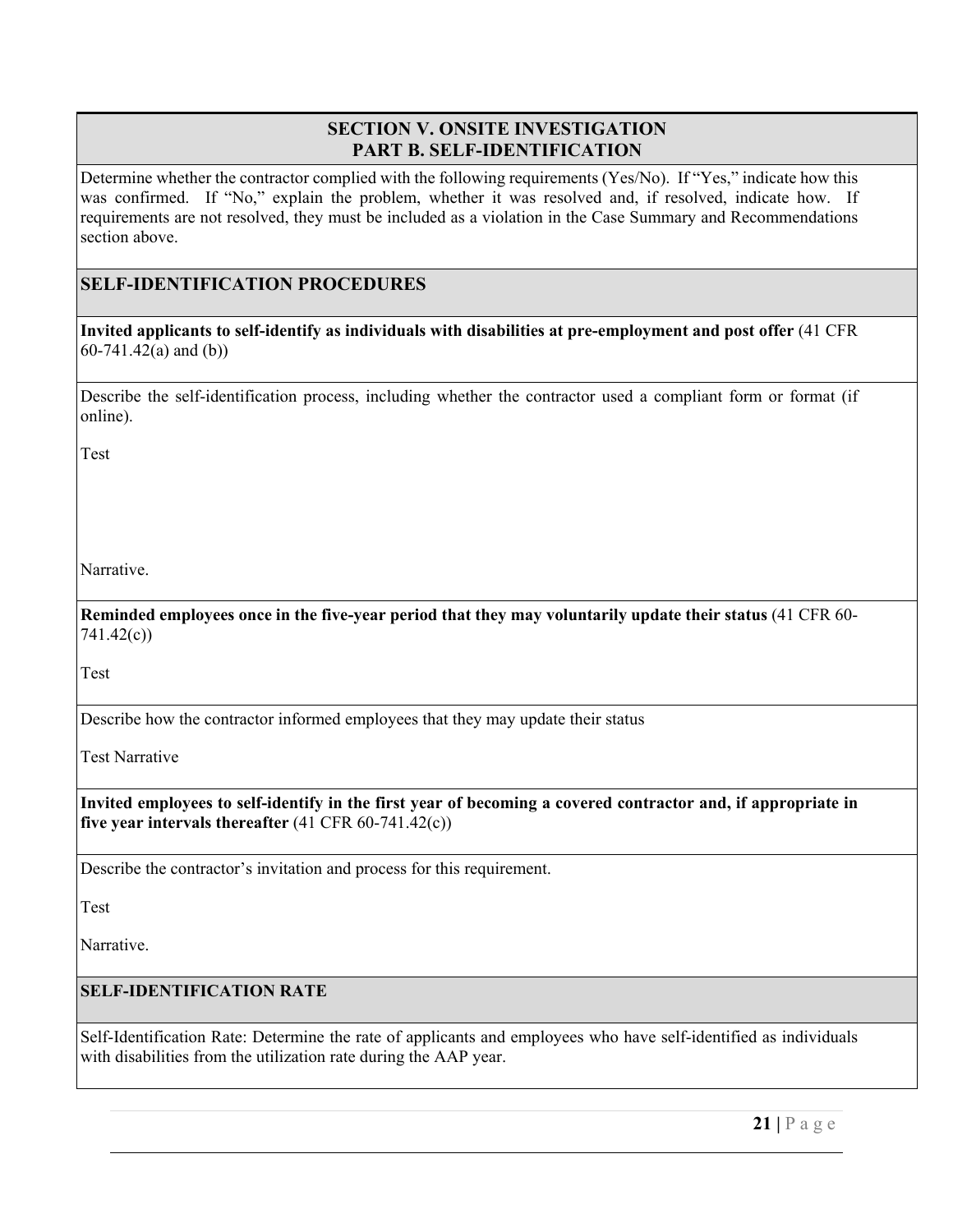## **SECTION V. ONSITE INVESTIGATION PART B. SELF-IDENTIFICATION**

Determine whether the contractor complied with the following requirements (Yes/No). If "Yes," indicate how this was confirmed. If "No," explain the problem, whether it was resolved and, if resolved, indicate how. If requirements are not resolved, they must be included as a violation in the Case Summary and Recommendations section above.

Employees: Test Narrative.

Applicants: Test Narrative

## **MAINTAINED DATA IN A SEPARATE DEMOGRAPHIC FILE**

Describe how the contractor maintains self-identification information.

Test Narrative.

## **BEST PRACTICES RELATED TO SELF-IDENTIFICATION**

Describe best practices that the contractor uses to encourage applicants and employees to self-identify.

Test Narrative.

# **SECTION V. ONSITE INVESTIGATION PART C. EXECUTIVE ORDER 13496 IMPLEMENTATION**

Determine whether the contractor complied with the following requirements (Yes/No). If "Yes," indicate how this was confirmed. If "No," explain the problem, whether it was resolved and, if resolved, indicate how. If requirements are not resolved, they must be included as a violation in the Case Summary and Recommendations section above.

**POSTED NOTICE OF EMPLOYEE RIGHTS UNDER THE NATIONAL LABOR RELATIONS ACT**  (Required poster and electronic posting, if applicable) (29 CFR 471.2)

TEST NARRATIVE.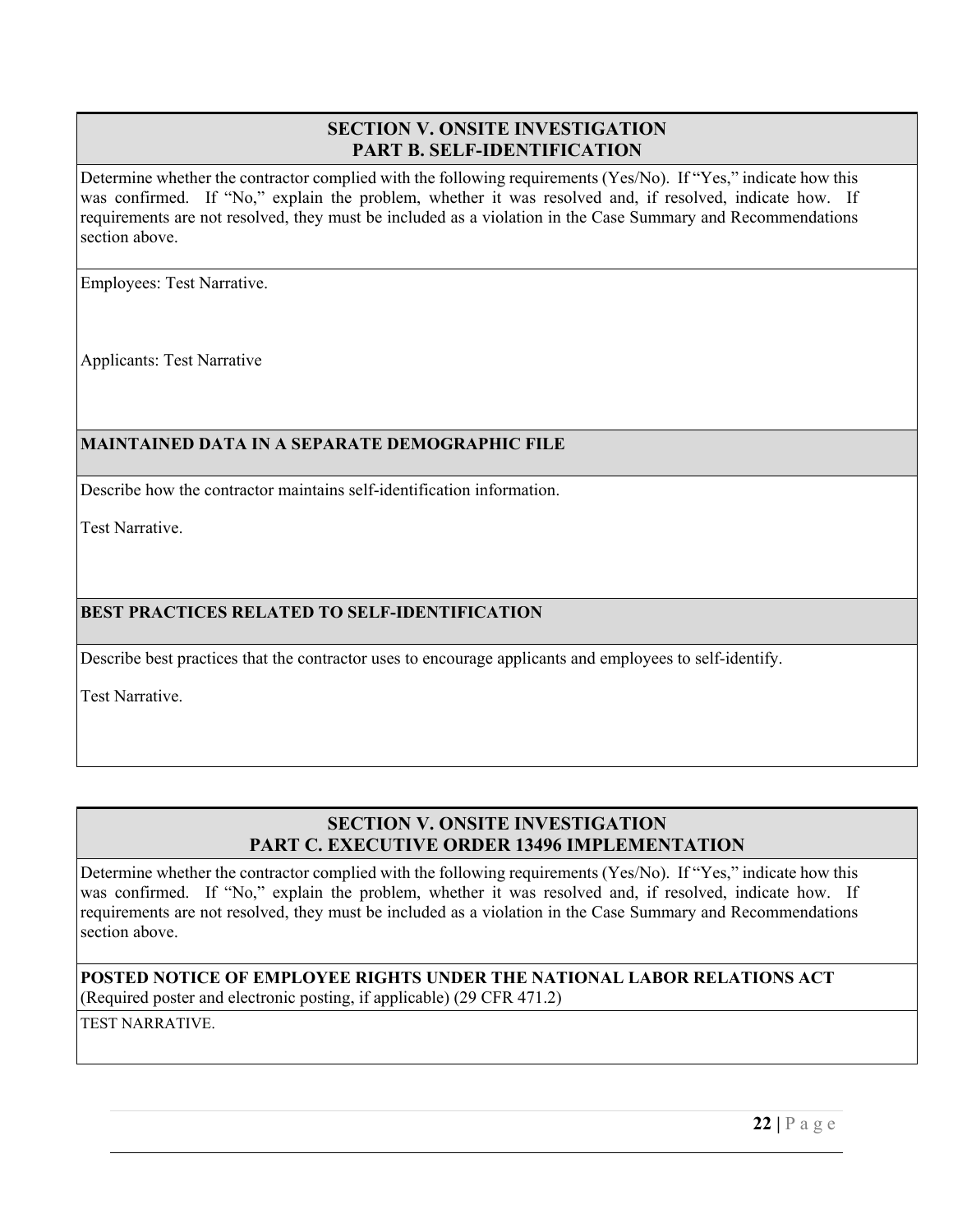## **SECTION V. ONSITE INVESTIGATION PART C. EXECUTIVE ORDER 13496 IMPLEMENTATION**

Determine whether the contractor complied with the following requirements (Yes/No). If "Yes," indicate how this was confirmed. If "No," explain the problem, whether it was resolved and, if resolved, indicate how. If requirements are not resolved, they must be included as a violation in the Case Summary and Recommendations section above.

## **INCLUDED NOTICE OF EO 13496 OBLIGATIONS IN SUBCONTRACTS** (29 CFR 471, Subpart A, app. A)

TEST NARRATIVE.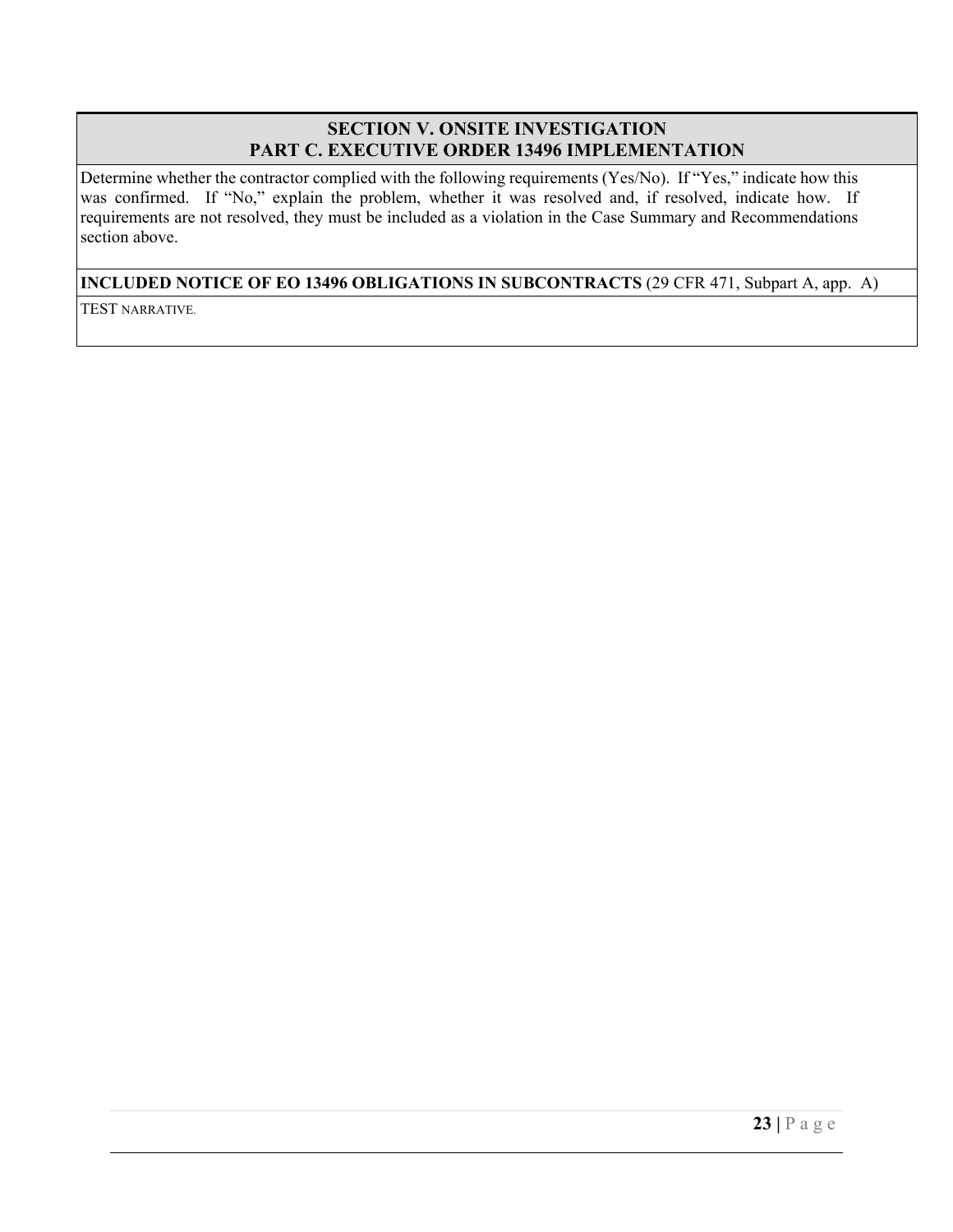## **SECTION V. ONSITE INVESTIGATION PART D. POTENTIAL DISCRIMINATION INVESTIGATION**

Discrimination Investigative Results. Record the onsite investigative findings for information discovered during the onsite investigation (e.g., anecdotal evidence describing discrimination or harassment against employees based on disability. Include a discussion of the nature of the problem, relevant evidence collected and reviewed, actions (if any) taken to resolve the problem, and whether and how the problem was resolved. Include any findings of violation in **Case Summary and Recommendations**, Section II, above.

Some examples of discrimination findings under Section 503 include failure to hire or promote because of a disability or perceived disability, failure to provide a reasonable accommodation, harassment because of disability or paying an individual less because of their disability, because they receive money from another source based on their disability or because they received a reasonable accommodation. In terms of systemic discrimination, this may be possible if there are blanket policies, procedures or practices that impact individuals with disabilities. For example, a policy or practice of not providing reasonable accommodation to individuals with disabilities, or a policy of not promoting individuals with disabilities.

**SUMMARY OF PROBLEMS, ACTIONS TAKEN AND RESOLUTION** (*Add additional sheets as an attachment to the SCER, if needed*)

## **0. Example:**

**Problem Area:** All employees with disabilities are concentrated in the Office Assistant job group. (See Tab 1 – Utilization Analysis)

**Steps Taken**: During the onsite, examined the hires and placements into the Office Assistant job group. Interviewed the human resource manager. Interviewed 8 of the 16 employees in the Office Assistant job group. (See Tab 2 – Interviews 1 through 8)

**Evidence:** All four of the contractor's employees with disabilities are in the Office Assistant job group. They hold the same job title, mail distributor. From interviews, with the disabled employees, each explained that they were told that they were not eligible to apply for promotions to other jobs at the establishment. Review of the personnel files showed that all employees in the job group were reviewed and we found that the employees with disabilities were not afforded the same promotional opportunities.

In his interview, the human resource manager (See Tab 2 – Interview 9) indicated he did not believe it was in the best interest of the individuals to progress beyond the Office Assistant job group as the work may be too challenging to the individuals. OFCCP further identified several individuals with disabilities who had submitted an application for the promotional opportunities but were denied an interview.

**Findings:** A Notice of Violation (NOV) was issued to the contractor on June 25, 2019. The NOV included the finding that the contractor violated the EO clause when it rejected the four individuals from further consideration based on their disabilities. **(**See Correspondence– NOV**)** 

**Resolution:** Although the contractor provided additional documentation, it could not rebut the initial finding. A Conciliation Agreement was signed on September 1, 2019 that resulted in job offers and back pay to the four individuals impacted. **(**See Correspondence– CA**)**